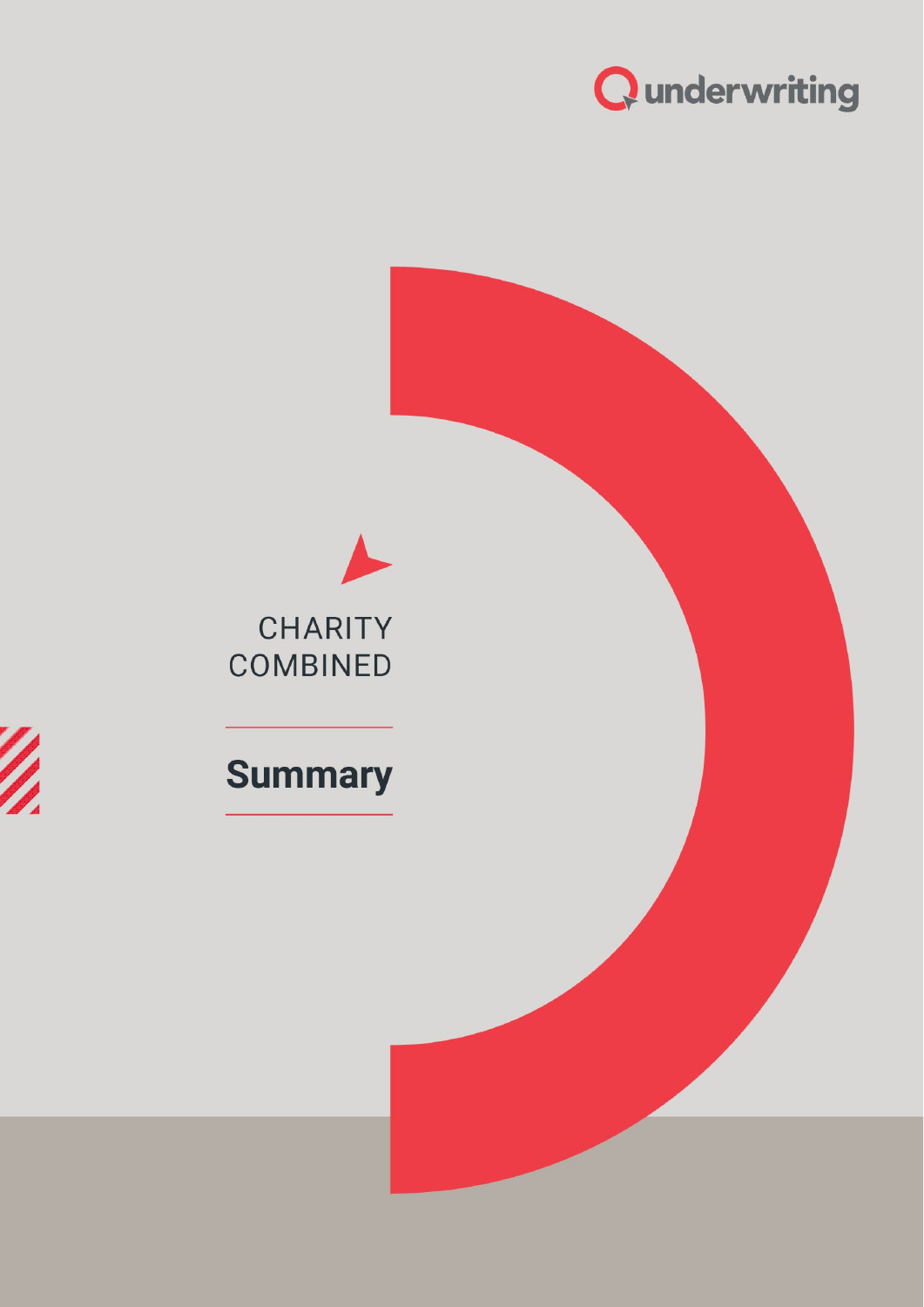# Charity Combined CC1-5.2A | Policy Summary

Charities, Social Enterprises, Care & Healthcare Organisations, Community and Resident Groups, Voluntary Groups, Faith Groups, Associations, Societies, Unions, Clubs and other Not-for-Profit and Public Benefit organisations.

Created 'by the sector, for the sector', originally under the name CaSE Insurance, this Charity Combined product is available as a package or a bespoke policy. It is issued by Q Underwriting's Charity and Faith underwriting team, which has extensive knowledge and experience of the sector, on behalf of leading insurers.

Q Underwriting's Charity Combined policy provides extremely broad cover and because we recognize the diverse nature of the sector we can provide the assurance that we understand its needs. In particular, this includes defining volunteers as employees, extending public liability cover to automatically include work away from the main premises and accepting a wide range of activities and events that other standard commercial policies may not cover.

# Policy Summary

This Charity Combined product has been specifically tailored to provide **a full suite of covers in an easy-tounderstand 'menu'** from which charities and social enterprises can choose a variety of combinations to suit their particular needs. And as those needs change, so the policy can be adapted.

By combining such covers into one policy, **charities and social enterprises can gain greater value for money and benefit from easier administration**.

## **Covers available under Charity Combined**

- Property Damage
- Business Interruption
- Specified Business Equipment
- Terrorism
- Equipment Breakdown
- Money and Personal Assault
- Group Personal Accident
- Goods in Transit
- Employers Liability for Employees and Volunteers
- Public Liability including Property Owners Liability and Hirers' Liability
- **Products Liability**
- Loss of Licence/Registration
- Motor NCD and Excess Protection
- **Legal Expenses**
- Trustees, Directors and Officers Liability
- Employment Practice Liability
- Fidelity Guarantee / Crime
- Professional Indemnity
- Cyber and Property Damage Loss Recovery
- **Business Travel**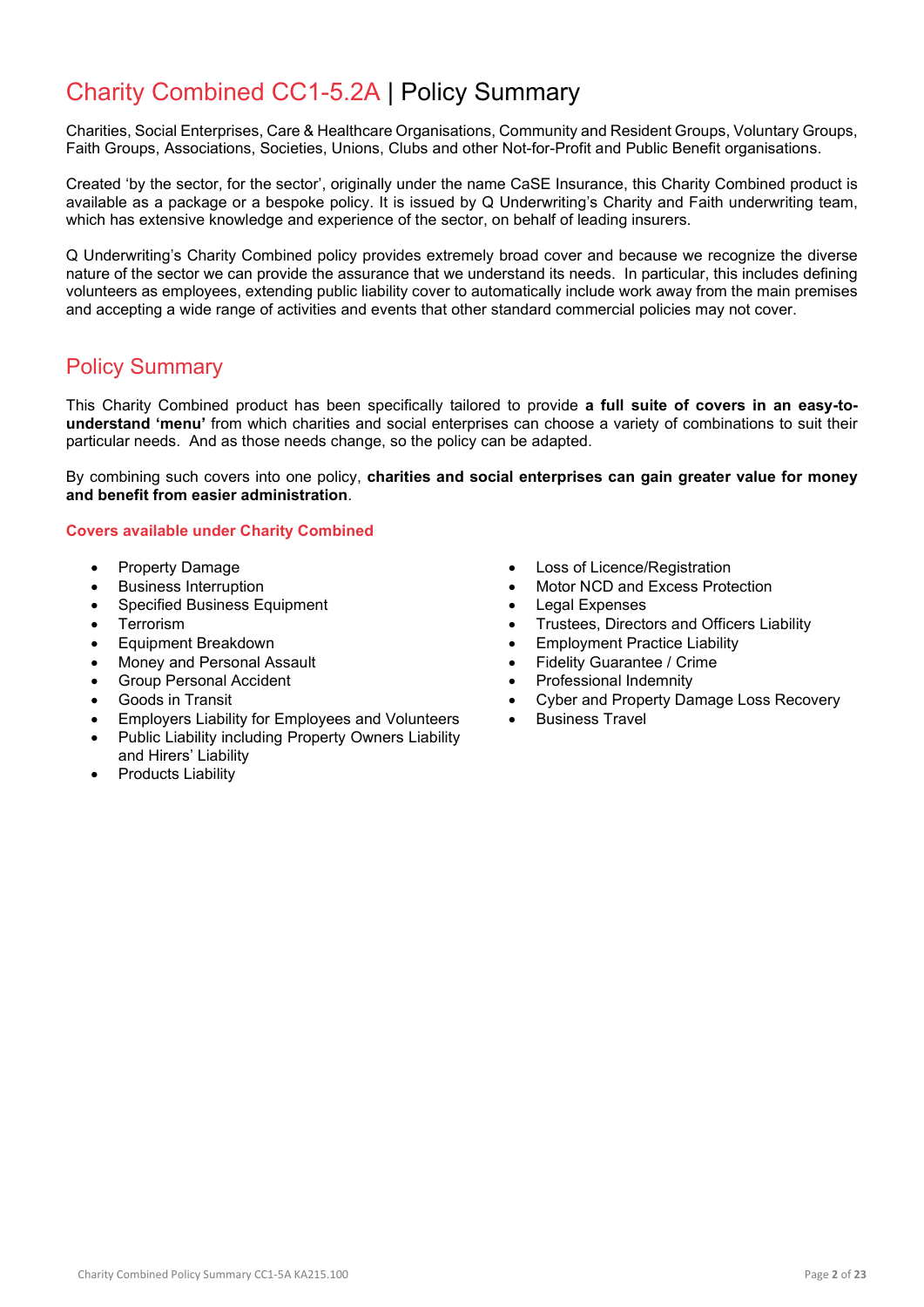## **Please read this document carefully**

This is a summary of the cover provided by the Charity Combined Insurance Policy. It contains references to the key features and benefits of the policy, as well as references to significant or unusual exclusions and limitations. It does not contain the full Policy definitions, terms, exclusions and conditions and it is important that you read the Charity Combined Insurance Policy fully before making any decision about your business insurance.

### **Risk Management Requirements & Policy Restrictions**

Risk Management is a partnership between you, your advisors and the Insurers.

This Policy contains various restrictions, warranties, and conditions, some of which are precedent to the liability of the Insurers, intended to either clarify the intent of cover or encourage good risk management practice. You should try wherever possible to document your procedures, processes and risk management practices.

Elements of cover under this Policy are on a 'Claims Made' basis. You should satisfy yourself that you understand the meaning of this, and also the importance of any applicable Retroactive Date.

If you have any questions or concerns, please raise these with your advisors.

### **Our Aims and Obligations**

This Policy is intended to provide you with protection against many of the risks you face as a business. We aim to ensure that the critical risks you are exposed to are covered by this Policy and that you receive adequate financial compensation following an insured event taking place.

We undertake to provide cover to you according to the terms of the Policy Schedule and the accompanying Policy document. Please make careful note of all the exclusions, conditions and limits of cover, so that you are clear about what you might expect in the event of a claim.

Cover under this Policy is subject to specific limits and excesses. Please refer to your advisors for full details.

#### **Your commitment**

Please remember you must make a fair presentation of the risk to us. This means that you must

1. disclose to us every material circumstance which you know or ought to know or, failing that, sufficient information to alert us that we need to make further enquiries; and

2. make such disclosure in a reasonably clear and accessible manner; and

3 ensure that, in such disclosure, any material representation as to a:

a) matter of fact is substantially correct; and b) matter of expectation or belief is made in good faith. A circumstance is material if it would influence our judgement (as a prudent insurer) in determining whether to take the risk and, if so, on what terms.

If you fail to make a fair presentation of the risk then this could affect the extent of cover provided or could invalidate your policy. If you are in any doubt as to whether a circumstance is material then You should disclose it.

The Policy is issued for a 12 month period unless agreed otherwise. You should review your sums insured on a regular basis as inadequate sums insured could adversely affect any claim.

### **Index Linking**

The sums insured for Property Damage and Specified Business Equipment will be indexed automatically, unless stated otherwise, in line with overall trends regarding building costs and inflation. Index-Linking helps to protect you against inflationary increases, such as the cost of rebuilding or the cost of replacing items lost or damaged during the period of repair or reinstatement. At each renewal the premium will be calculated using the new sums insured. Should the index fall below zero the sum insured will not be reduced.

If you are not adequately insured, the amount of your claim may be reduced in proportion to the amount you are "under-insured".

It is important that when you arrange your coverage that the sums insured are set at the correct level and if you are in any doubt you should seek expert advice, it is also important to review your coverage on a regular basis to take account of changes to the Buildings and items purchased or disposed of etc.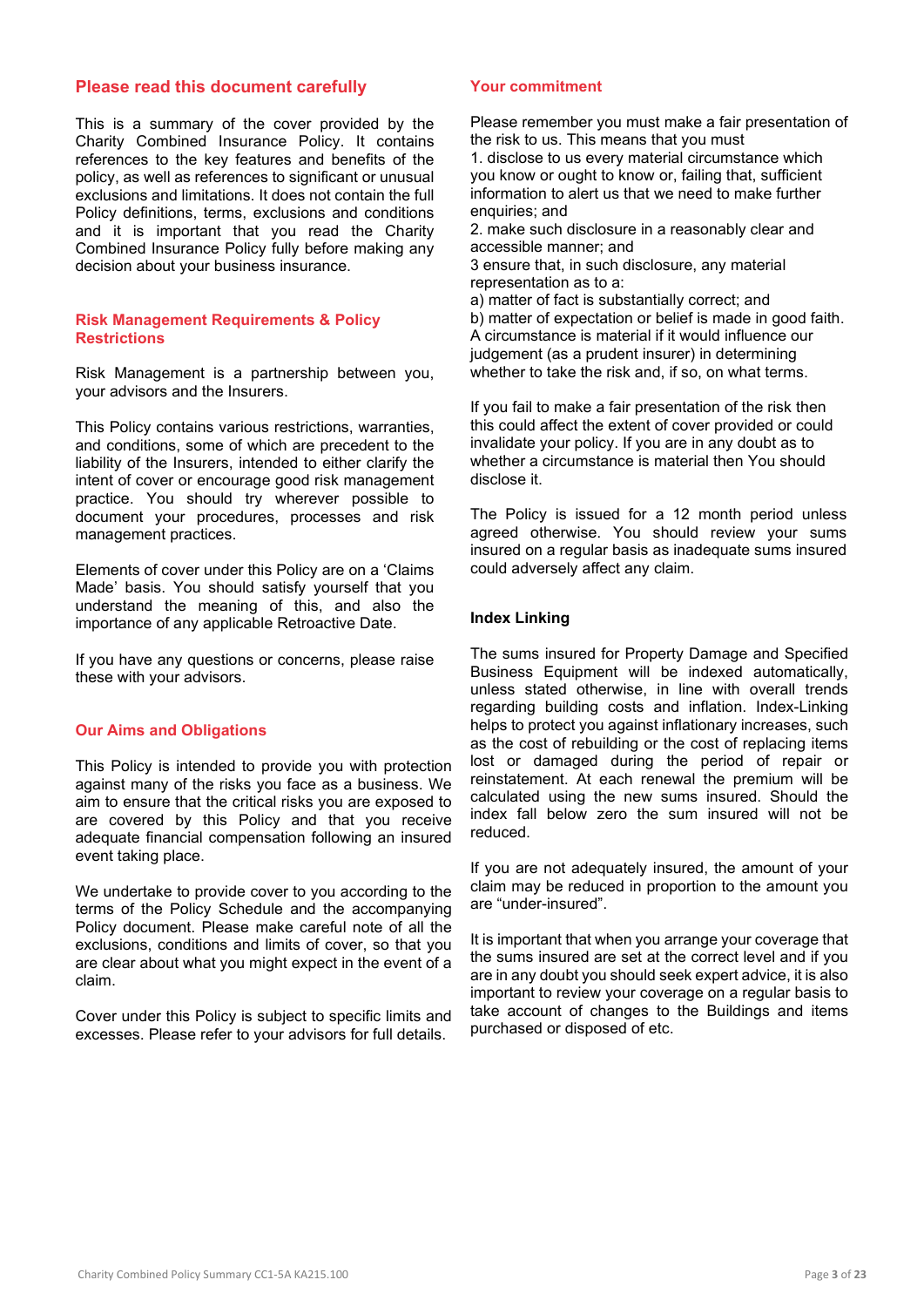# **Section 1 Property Damage All Risks**

This Section provides All Risks cover including accidental damage to business assets such as buildings, contents, or stock. The section may also include cover for rent payable.

| <b>Cover</b>                                                                                                                                                                                                                                                                                                                                                                                                                                                                                                                                                                                                                                                                                                                                                                                                                                                                                                                                                                                                                                                                                                                                                                                                                                                                                                                       | <b>Limits</b>                                                                                                                                                                                                                                                                                 | <b>Main Exclusions</b>                                                                                                                                                                                                                                                                                                                                                                                                                                                                                                                                                                                                                                                                         |                                                                                                                 |
|------------------------------------------------------------------------------------------------------------------------------------------------------------------------------------------------------------------------------------------------------------------------------------------------------------------------------------------------------------------------------------------------------------------------------------------------------------------------------------------------------------------------------------------------------------------------------------------------------------------------------------------------------------------------------------------------------------------------------------------------------------------------------------------------------------------------------------------------------------------------------------------------------------------------------------------------------------------------------------------------------------------------------------------------------------------------------------------------------------------------------------------------------------------------------------------------------------------------------------------------------------------------------------------------------------------------------------|-----------------------------------------------------------------------------------------------------------------------------------------------------------------------------------------------------------------------------------------------------------------------------------------------|------------------------------------------------------------------------------------------------------------------------------------------------------------------------------------------------------------------------------------------------------------------------------------------------------------------------------------------------------------------------------------------------------------------------------------------------------------------------------------------------------------------------------------------------------------------------------------------------------------------------------------------------------------------------------------------------|-----------------------------------------------------------------------------------------------------------------|
| All Risks including damage caused by                                                                                                                                                                                                                                                                                                                                                                                                                                                                                                                                                                                                                                                                                                                                                                                                                                                                                                                                                                                                                                                                                                                                                                                                                                                                                               | As specified                                                                                                                                                                                                                                                                                  | Excesses as specified<br>$\mathsf{x}$                                                                                                                                                                                                                                                                                                                                                                                                                                                                                                                                                                                                                                                          |                                                                                                                 |
| Fire, Lightning, Explosion, Earthquake<br>$\checkmark$<br>Storm and Flood<br>Theft<br>Escape of water<br>Impact by road vehicles or animals<br>✓<br>Accidental or malicious damage<br>✓<br>Impact by aircraft or other aerial devices<br>✓<br>Riot or civil commotion<br>✓<br>Strikers, locked-out workers or persons taking<br>✓<br>part in labour disturbances<br>$\checkmark$ Falling trees<br>← Special Extension - Subsidence                                                                                                                                                                                                                                                                                                                                                                                                                                                                                                                                                                                                                                                                                                                                                                                                                                                                                                 | Sums insured<br>should be based<br>on re-instatement<br>or replacement<br>values ("new for<br>old")<br>Special Extension<br>Day One Basis -<br>25% uplift to the<br>Declared Value of<br>Buildings and<br>Contents in the<br>event that re-<br>instatement costs<br>exceed the sum<br>insured | Fraud or unexplained disappearance<br>×<br>Damage caused by escape of water,<br>$\boldsymbol{\mathsf{x}}$<br>malicious persons or theft to buildings<br>unoccupied for more than 30 days<br>Terrorism<br>$\boldsymbol{\mathsf{x}}$<br>Damage caused by:<br>$\boldsymbol{\mathsf{x}}$<br>x defective design or materials, gradual<br>deterioration, wear and tear<br>theft of any one item over £25,000<br>$\mathsf{x}$<br>unless involving forcible and violent<br>entry<br>x theft of property in the open or<br>outbuildings unless specified<br>mechanical or electrical breakdown<br>$\boldsymbol{\mathsf{x}}$<br>x weather to movable property in the<br>open, including fences and gates |                                                                                                                 |
| Extensions applicable to this Section unless stated otherwise:                                                                                                                                                                                                                                                                                                                                                                                                                                                                                                                                                                                                                                                                                                                                                                                                                                                                                                                                                                                                                                                                                                                                                                                                                                                                     |                                                                                                                                                                                                                                                                                               | <b>Limit per occurrence</b>                                                                                                                                                                                                                                                                                                                                                                                                                                                                                                                                                                                                                                                                    | In the aggregate                                                                                                |
| ✓<br>Deterioration of refrigerated stock<br>Property at exhibitions and business events<br>✓<br>Documents, manuscripts and business books<br>✓<br>Items left in the open - any one Premises<br>✓<br>Works of art<br>✓<br>Wines, spirits, cigarettes and tobacco goods<br>✓<br>Personal effects:<br>✓<br>non-resident<br>a<br>resident<br>b<br>Computer Records in respect of the data media and cost of<br>✓<br>reproducing such records<br>✓<br>Patterns, models, moulds, plans and designs                                                                                                                                                                                                                                                                                                                                                                                                                                                                                                                                                                                                                                                                                                                                                                                                                                       |                                                                                                                                                                                                                                                                                               | £2,500<br>£25,000<br>£10,000<br>£5,000<br>£5,000<br>£1,000<br>£1,000<br>£1,000<br>£25,000<br>£25,000<br>£2,500                                                                                                                                                                                                                                                                                                                                                                                                                                                                                                                                                                                 | £5,000<br>£25,000<br>£10,000<br>£5,000<br>£5,000<br>£1,000<br>£1,000<br>£2,500<br>£25,000<br>£25,000<br>£10,000 |
| Hired-in Property and Property on Loan<br>✓<br><b>Contract Works</b><br>✓                                                                                                                                                                                                                                                                                                                                                                                                                                                                                                                                                                                                                                                                                                                                                                                                                                                                                                                                                                                                                                                                                                                                                                                                                                                          |                                                                                                                                                                                                                                                                                               | £250,000                                                                                                                                                                                                                                                                                                                                                                                                                                                                                                                                                                                                                                                                                       | £250,000                                                                                                        |
| Other Automatic Extensions - please refer to the full list and further details in the Policy<br>Additional costs to maintain usability of the premises following damage -£25,000 or 5% of the sum insured<br>✓<br>Breakage of Glass, sanitary fittings, frames etc and the cost of boarding up - £10,000<br>✓<br>Capital additions, alterations & improvements - 10% of sum insured (Max £1,000,000)<br>✓<br>Bequests, donations and prizes etc. - £250,000<br>✓<br>Changing locks - £5,000<br>✓<br>Landscaped grounds damage caused by emergency services - £25,000<br>✓<br>Loss of metered water and/or gas charges related to following damage - £25,000<br>✓<br>Contents and Computer Equipment away from the Premises for up to 14 days - £5,000 (£250 any one person)<br>✓<br>Temporary removal of contents, computers etc from the premises for repair - up to 15% of the sums insured<br>✓<br>Seasonal increase of up to 25% for Stock for before, during and after a Business Event or Public Holiday<br>✓<br>Removal of invasive plant species - Up to £2,500<br>✓<br>Archaeological Rescue Costs - Up to £100,000<br>✓<br>Environmental (Energy Efficient) Repairs - Up to £50,000<br>✓<br>Resilient Repairs - Up to £100,000<br>✓<br>Special Clauses - please refer to the full list and further details in the Policy |                                                                                                                                                                                                                                                                                               |                                                                                                                                                                                                                                                                                                                                                                                                                                                                                                                                                                                                                                                                                                |                                                                                                                 |
| Floating Sums Insured - Property sums insured are applicable to all Premises unless stated otherwise<br>Waiver of Average - Deductions due to underinsurance are not applied where the property insured has undergone<br>professional valuation in the last 3 years                                                                                                                                                                                                                                                                                                                                                                                                                                                                                                                                                                                                                                                                                                                                                                                                                                                                                                                                                                                                                                                                |                                                                                                                                                                                                                                                                                               |                                                                                                                                                                                                                                                                                                                                                                                                                                                                                                                                                                                                                                                                                                |                                                                                                                 |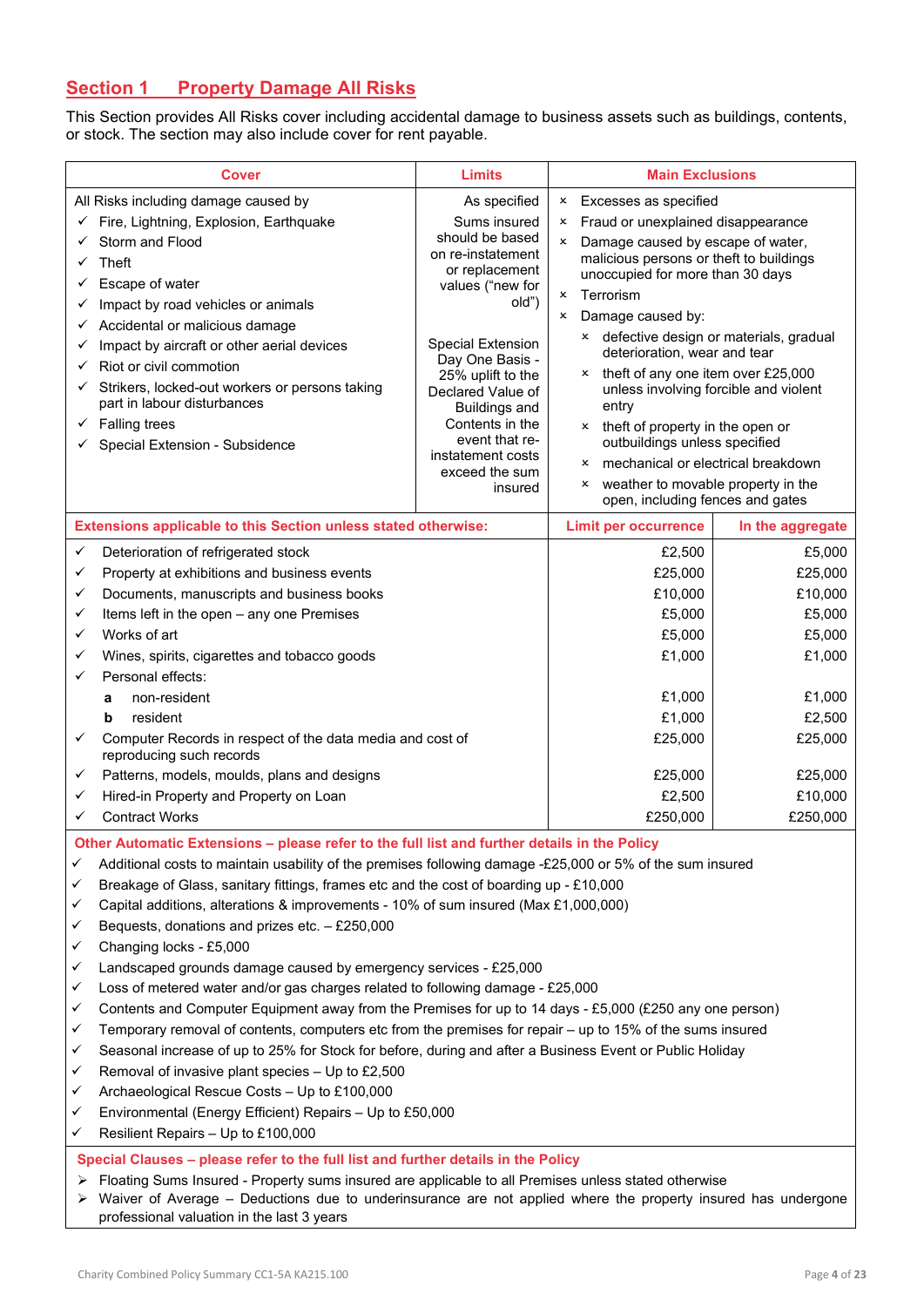# **Section 2 Business Interruption All Risks**

This Section provides insurance for losses caused by interruption to your activities following damage or loss to insured property where that property is covered under Section 1 or Section 3

|        | <b>Cover</b>                                                                                            | <b>Limits</b>                                                                    | <b>Main Exclusions</b>                                                                                                                                                                                                     |
|--------|---------------------------------------------------------------------------------------------------------|----------------------------------------------------------------------------------|----------------------------------------------------------------------------------------------------------------------------------------------------------------------------------------------------------------------------|
| ✓      | Loss of Gross Profit<br>Loss of Revenue                                                                 | As specified                                                                     | The exclusions for this section are broadly in line<br>with Section 1 including also:                                                                                                                                      |
| ✓<br>✓ | Increased Costs of Working<br><b>Outstanding Debit Balances (Book Debts)</b><br>Loss of Rent Receivable |                                                                                  | If the business is wound up or carried on by a<br>liquidator, cover provided by this section will<br>cease<br>Following a loss the Insured must take all<br>reasonable action to avoid any interruption to<br>the business |
|        |                                                                                                         | the deliberate act of any supplier to withhold<br>or restrict supply or services |                                                                                                                                                                                                                            |
|        |                                                                                                         |                                                                                  | losses relating to COVID-19, or other<br>pandemic outbreaks unless specified                                                                                                                                               |

**Automatic Extensions – please refer to the full list and further details in the Policy** 

- $\checkmark$  Denial of access Up to £25,000
- $\checkmark$  Disease, infestation and defective sanitation Up to £25,000
- $\checkmark$  Public utilities 10% of sum insured up to £25,000
- $\checkmark$  Unspecified Customers 5% or up to £100,000
- $\checkmark$  Unspecified Suppliers 5% or up to £100,000
- $\checkmark$  Action of Authorities £10,000
- $\checkmark$  Key person (death of patron) £10,000
- $\checkmark$  Loss of Attraction £10,000
- $\checkmark$  Lottery winners £50,000
- $\checkmark$  Essential personnel £10,000

**Special Extension - Cancellation, Postponement, Abandonment and Relocation Costs**

 $\checkmark$  Limits as specified up to £50,000 in the aggregate

 Cover for irrecoverable expenses lost or additional expenses incurred following the cancellation, relocation or postponement of any planned special event in the UK as a result of causes outside of the Insured's control such as weather and non-appearance.

 Special Extension exclusions include losses relating to inadequate sales or profits, strikes or public transport delays, adverse weather for events with over 500 attendees, or relating to COVID-19 or other infectious diseases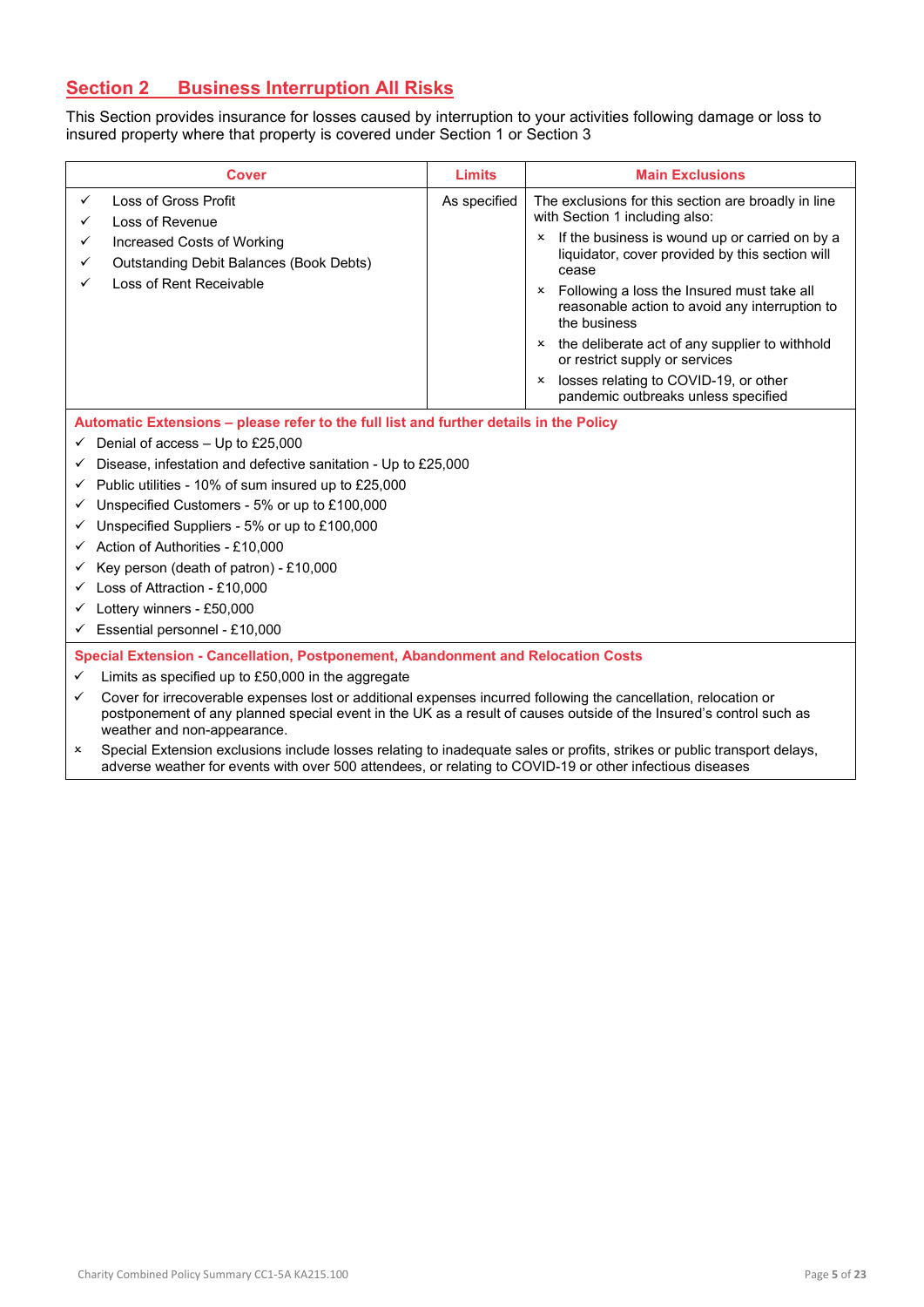## **Section 3 Specified Business Equipment All Risks**

This Section provides All Risks cover for damage to specified goods and business equipment at or away from the premises including whilst in transit.

| <b>Items Covered</b>                                                                                                                                                                           | Limits       | <b>Main Exclusions and Conditions</b>                                                                                                                                                                                                                                                                                                                                                                                       |
|------------------------------------------------------------------------------------------------------------------------------------------------------------------------------------------------|--------------|-----------------------------------------------------------------------------------------------------------------------------------------------------------------------------------------------------------------------------------------------------------------------------------------------------------------------------------------------------------------------------------------------------------------------------|
| $\checkmark$ Portable electronic equipment including Laptop<br>Computers & Ancillary Equipment, Photographic,<br>Video & Audio Equipment, Mobile Phones<br>Other business equipment items<br>✓ | As specified | <b>Exclusions</b><br>Excesses as specified<br>×<br>Fraud or unexplained disappearance<br>×<br>Damage caused by escape of water,<br>malicious persons or theft to buildings<br>unoccupied for more than 30 days<br>Terrorism<br>$\boldsymbol{\mathsf{x}}$<br><b>Conditions</b><br>Loss from unattended vehicles is excluded<br>↘<br>unless fully secured and, if loaded overnight,<br>kept in a locked or supervised garage. |

#### **Clauses and Extensions**

- $\checkmark$  Hired-in Property and Property on Loan for which you are responsible £1,000 Any one item £2,500 In the aggregate
- $\checkmark$  Incompatibility of computer records £50,000
- Repair investigation costs £25,000
- $\checkmark$  Waste electrical and electronic equipment disposal £25,000

### **Note**

Cover is normally provided for anywhere within the United Kingdom but can be extended to Europe or Worldwide if required

## **Section 4 Terrorism**

This Section provides insurance for loss normally covered under Section 1 Property Damage All Risks, Section 2 Business Interruption All Risks, and Section 3 Specified Business Equipment All Risks, resulting from Terrorism.

| Cover                                                                                                                                                                                                                                                                                                                                                                | <b>Limits</b> | <b>Main Exclusions and Conditions</b>                                                                                                                                                                                                                                                                                                                                                                                                                                                                                                                                                                                                                                                                                          |
|----------------------------------------------------------------------------------------------------------------------------------------------------------------------------------------------------------------------------------------------------------------------------------------------------------------------------------------------------------------------|---------------|--------------------------------------------------------------------------------------------------------------------------------------------------------------------------------------------------------------------------------------------------------------------------------------------------------------------------------------------------------------------------------------------------------------------------------------------------------------------------------------------------------------------------------------------------------------------------------------------------------------------------------------------------------------------------------------------------------------------------------|
| Covers losses caused by damage to property insured<br>under:<br>Section 1 for Property Damage All Risks<br>$\checkmark$<br>Section 3 for Specified Property All Risks<br>$\checkmark$<br>And/or<br>Any consequential loss under Section 2 for<br><b>Business Interruption All Risks</b><br>as a result of Acts of Terrorism certified by Her<br>Majesty's Government | As specified  | <b>Exclusions</b><br>Excesses as specified<br>×<br>Losses arising from Damage to computers,<br>$\boldsymbol{\mathsf{x}}$<br>other electrical equipment or data arising from<br>any cyber-attack or intrusion<br>Chemical, biological or nuclear contamination<br>$\boldsymbol{\mathsf{x}}$<br>Riot, civil commotion, war, any foreign or<br>$\boldsymbol{\mathsf{x}}$<br>military hostilities<br>Damage to any Residential Property in the<br>$\boldsymbol{\mathsf{x}}$<br>name of a Private Individual<br>Damage to any property at a Nuclear<br>$\boldsymbol{\mathsf{x}}$<br>Installation or Reactor<br><b>Conditions</b><br>Cover only applies for losses in England, Wales<br>or Scotland and as certified by the Treasury |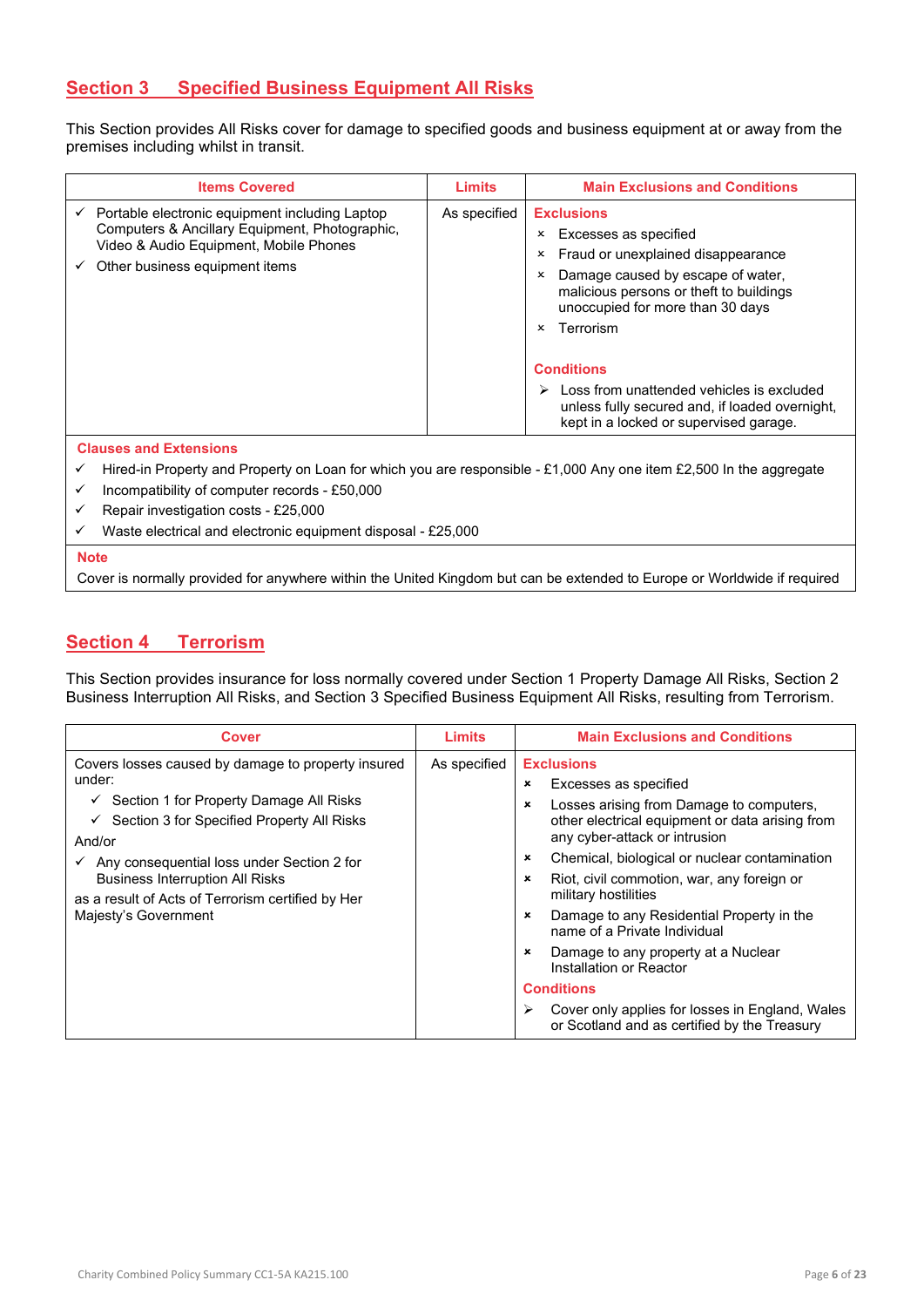# **Section 5 Equipment Breakdown**

This Section provides cover for direct physical loss following electrical or mechanical breakdown of covered equipment.

|                                                  | <b>Cover</b>                                                                                                                                                                                                                                                                                                                                                                                                                                                                                                                                                                                                                                               | <b>Limits</b>                                      | <b>Main Exclusions and Conditions</b>                                                                                                                                                                                                                                                                                                                                                                                                                                                                                                                                                                                                                                                                                                                                                                                                                            |                                                                                                                                                                                                                                                      |
|--------------------------------------------------|------------------------------------------------------------------------------------------------------------------------------------------------------------------------------------------------------------------------------------------------------------------------------------------------------------------------------------------------------------------------------------------------------------------------------------------------------------------------------------------------------------------------------------------------------------------------------------------------------------------------------------------------------------|----------------------------------------------------|------------------------------------------------------------------------------------------------------------------------------------------------------------------------------------------------------------------------------------------------------------------------------------------------------------------------------------------------------------------------------------------------------------------------------------------------------------------------------------------------------------------------------------------------------------------------------------------------------------------------------------------------------------------------------------------------------------------------------------------------------------------------------------------------------------------------------------------------------------------|------------------------------------------------------------------------------------------------------------------------------------------------------------------------------------------------------------------------------------------------------|
| ✓<br>✓<br>✓<br>✓                                 | Electrical or mechanical breakdown<br>Artificially generated electric current<br>Explosion or collapse<br>Operator error.<br>Equipment covered includes items such as:                                                                                                                                                                                                                                                                                                                                                                                                                                                                                     | Aggregate<br>limit as<br>stated on the<br>Schedule |                                                                                                                                                                                                                                                                                                                                                                                                                                                                                                                                                                                                                                                                                                                                                                                                                                                                  | <b>Conditions</b><br>The Insured shall maintain a minimum of 2<br>$\mathsf{x}$<br>generations of back-up Computer Records<br>and Software taken at intervals no less<br>frequently than every 48 hours, one copy<br>as a minimum being held off site |
|                                                  | Lifts & Lifting Plant, Steam Boilers, Pressure Vessels,<br>Pumps, Motor & Fans, Generators, Boiler Firing<br>Units, Air Conditioning, Office Equipment, including<br>Copiers, Printers, Building Management Systems,<br>Computers, Computer System Records,<br>Telecommunications Equipment, Transformers,<br>Electrical Distribution Systems, Security Systems,<br>Fire Suppression Systems, Kitchen Equipment,<br>Entertainment, Audio and Visual Equipment (non-<br>domestic), Storage Tanks - loss of contents, Non<br>specific Plant, Heating, Lighting and Ventilation<br>Systems, Refrigeration Equipment, Security Systems<br>and Fork Lift Trucks |                                                    | <b>Exclusions</b><br><b>x</b> Excess<br>Manufacturing, Production or Process<br>$\boldsymbol{\mathsf{x}}$<br>Equipment, Mobile Plant and Equipment,<br><b>Contractors Equipment</b><br>Wilful act or wilful neglect of the insured.<br>$\mathsf{x}$<br>Damage recoverable under a maintenance<br>×<br>agreement<br>Loss or damage arising from:<br>Testing, cleaning servicing or repair<br>$\boldsymbol{\mathsf{x}}$<br>x Failure to comply with manufacturers'<br>storage conditions<br><b>x</b> Fluctuation in power supply<br>x the use of Software where development<br>has not been finalised<br>programming errors or design defects in<br>×<br>Software<br>x Value to the Insured of data stored on the<br><b>Computer Equipment</b><br><b>x</b> Failure of any telecommunications system<br>Consequential loss except as expressly<br>×<br>provided for |                                                                                                                                                                                                                                                      |
|                                                  | <b>Extensions:</b>                                                                                                                                                                                                                                                                                                                                                                                                                                                                                                                                                                                                                                         |                                                    |                                                                                                                                                                                                                                                                                                                                                                                                                                                                                                                                                                                                                                                                                                                                                                                                                                                                  |                                                                                                                                                                                                                                                      |
| ✓<br>✓<br>$\checkmark$<br>$\checkmark$<br>✓<br>✓ | Damage caused by Hazardous Substances (including clean-up costs) - Up to £10,000<br>Computer Equipment - Up to £250,000<br>Reinstatement of Data - Up to £25,000<br>Increased Costs of Working - Up to £25,000<br>Business Interruption - Up to £30,000<br>Expediting Expenses for extra costs - Up to £20,000                                                                                                                                                                                                                                                                                                                                             |                                                    |                                                                                                                                                                                                                                                                                                                                                                                                                                                                                                                                                                                                                                                                                                                                                                                                                                                                  |                                                                                                                                                                                                                                                      |

- $\checkmark$  Hire of Substitute Item Up to £5,000
- $\checkmark$  Storage Tank Contents/ Loss of Oil Up to £7,500
- $\checkmark$  Loss Avoidance Measures Up to £5000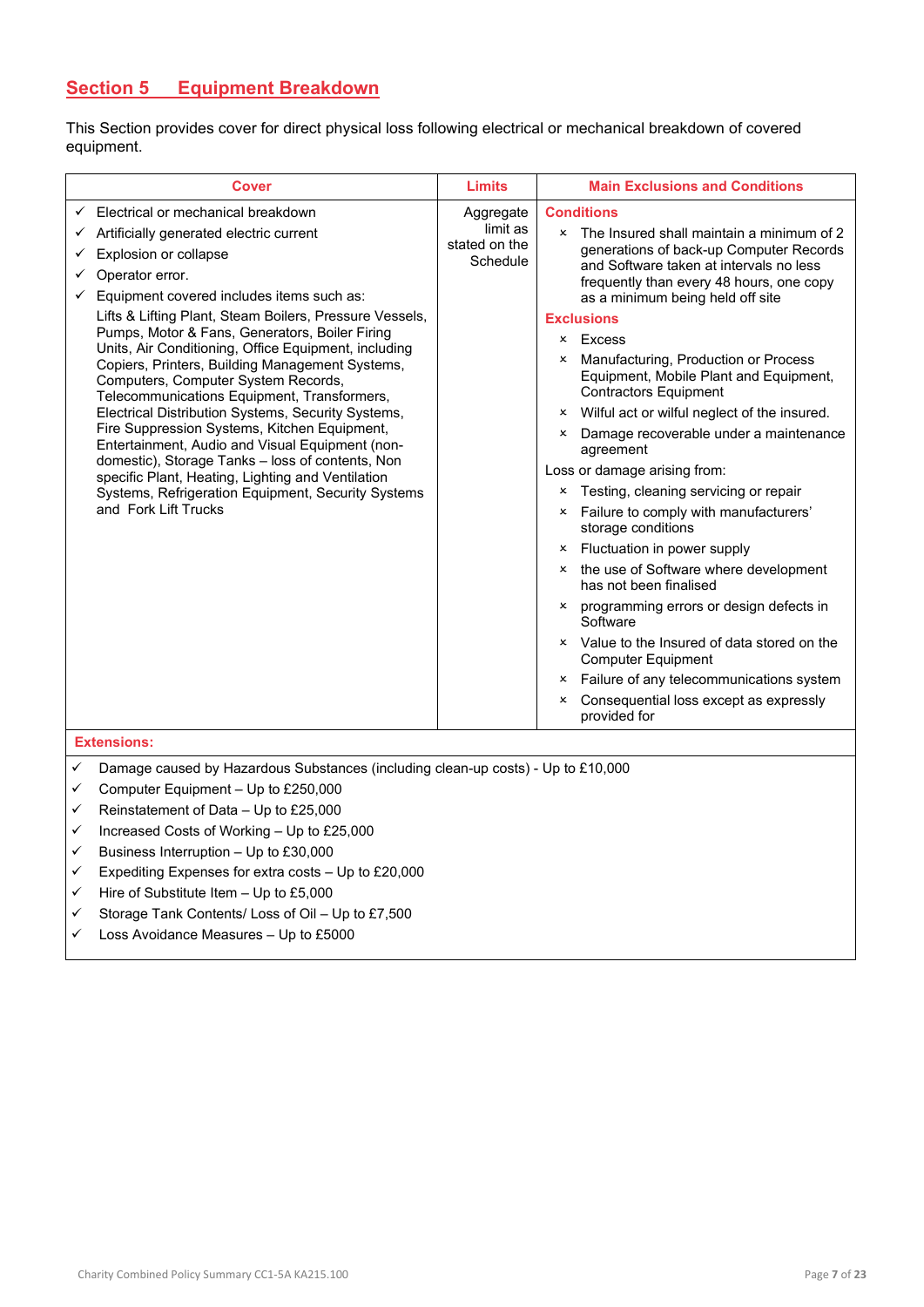# **Section 6 Money and Personal Accident Assault**

This Section provides cover for the loss of money, and injuries sustained by employees and volunteers in the course of a robbery

| <b>A</b> - Money Cover                                                                                                                                                                                                                                                                                                                                                                                                                   | Limits                                                       | <b>Main Exclusions and Conditions</b>                                                                                                                                                                                                                                                                                                                                                                                                                   |
|------------------------------------------------------------------------------------------------------------------------------------------------------------------------------------------------------------------------------------------------------------------------------------------------------------------------------------------------------------------------------------------------------------------------------------------|--------------------------------------------------------------|---------------------------------------------------------------------------------------------------------------------------------------------------------------------------------------------------------------------------------------------------------------------------------------------------------------------------------------------------------------------------------------------------------------------------------------------------------|
| Loss of Money including coinage and bank notes as<br>$\checkmark$<br>well as cheques, postal orders, savings stamps and<br>premium bonds<br>Unauthorised or fraudulent use of credit or debit<br>$\checkmark$<br>cards (other than by an employee or volunteer)                                                                                                                                                                          | See below<br>£1,000                                          | <b>Exclusions</b><br>Excesses as specified<br>x<br>Unexplained shortages<br>×<br>Loss from an unattended vehicle<br>$\mathsf{x}$                                                                                                                                                                                                                                                                                                                        |
| Money is covered while<br>$\checkmark$ At the insured premises during business hours<br>In transit or night safe<br>✓<br>In a locked safe<br>✓<br>In the home of an authorised Insured Person<br>✓<br>In the premises outside business hours not in a<br>✓<br>locked safe<br>In the personal custody of an authorised Insured<br>✓<br>Person at a Business Event<br>In any machine operated by coins, bank notes or<br>✓<br>credit cards | £5,000<br>£5,000<br>£5,000<br>£2,000<br>£500<br>£500<br>£500 | Loss of money while in the control of a<br>x<br>security company unless agreed<br>Fraudulent use of electronic bank transfers<br>$\times$<br>Counterfeit or similar payments<br>$\boldsymbol{\mathsf{x}}$<br><b>Conditions</b><br>$\triangleright$ Outside business hours tills must be left open<br>and empty<br>Where a limit of more than £5,000 is given for<br>Money in transit, this must be accompanied<br>by persons as specified in the policy |
| Extension: Specified Sums Insured are increased by 100% for up to 7 days around the period of a Business Events – up to<br>3 periods a year                                                                                                                                                                                                                                                                                              |                                                              |                                                                                                                                                                                                                                                                                                                                                                                                                                                         |
| <b>B-Personal Accident Assault Cover</b>                                                                                                                                                                                                                                                                                                                                                                                                 |                                                              |                                                                                                                                                                                                                                                                                                                                                                                                                                                         |
| Covers death/injury to an insured person as a result of<br>an assault in the course of their duties for:<br>$\checkmark$ Death<br>$\checkmark$ Permanent total disablement<br>$\checkmark$ Temporary total or partial disablement                                                                                                                                                                                                        | As specified                                                 | <b>Exclusions</b><br>Sickness or disease<br>×<br>Any naturally occurring condition or<br>x<br>degenerative process                                                                                                                                                                                                                                                                                                                                      |
| Damage to clothing                                                                                                                                                                                                                                                                                                                                                                                                                       | £500                                                         | <b>Conditions</b>                                                                                                                                                                                                                                                                                                                                                                                                                                       |
| <b>Medical Expenses</b><br>$\checkmark$                                                                                                                                                                                                                                                                                                                                                                                                  | 20% of                                                       | $\triangleright$ Following injury the injured person must be                                                                                                                                                                                                                                                                                                                                                                                            |

Weekly Benefits to a maximum of £1,000 under medical care  $\triangleright$  A claim must be notified within 7 days  $\triangleright$  Benefits shall only be paid upon production of medical evidence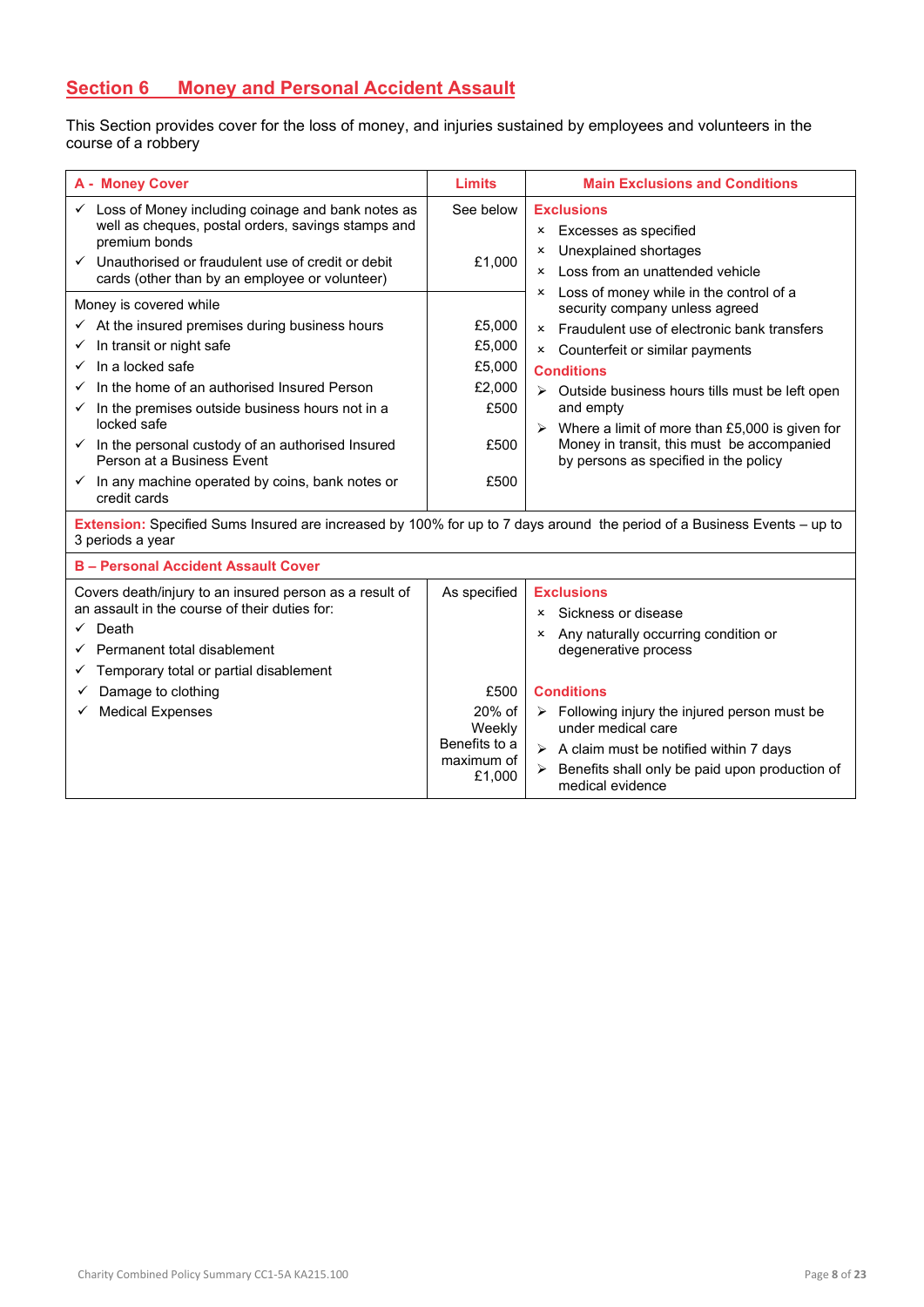# **Section 7 Group Personal Accident**

This Section provides a benefit to the Insured in the event that an employee is injured when the injury is not as a result of the negligence of the Insured.

| <b>Cover</b>                                                       | <b>Limits</b>                                                 | <b>Main Exclusions</b>                                               |
|--------------------------------------------------------------------|---------------------------------------------------------------|----------------------------------------------------------------------|
| Bodily injury occurring anywhere within the<br>geographical limits |                                                               | Engaging in or taking part in specified<br>×<br>hazardous activities |
| Basis of cover can be Fixed Benefits or as a Multiple<br>of Salary | Capital sums                                                  | Sickness or disease unless subsequent to<br>×<br>injury              |
| Death, Permanent Total Disablement or Permanent                    | and weekly                                                    | Conveyance Limit - £5,000,000<br>x                                   |
| Loss of Sight and/or Loss of Limbs                                 | benefits as                                                   | Any One Occurrence limit - £5,000,000<br>x                           |
| <b>Temporary Total Disablement</b><br>v.                           | specified                                                     |                                                                      |
| <b>Temporary Partial Disablement</b>                               |                                                               | Max Maximum "Any one person" limit as<br>×                           |
| Medical Expenses following an Accident                             | 30% of<br>Weekly<br>Benefits up to<br>a maximum<br>of £10,000 | specified on the policy Schedule. Standard<br>limit of £500,000      |
| <b>Automatic extensions include</b>                                |                                                               |                                                                      |
| Suicide $-$ Up to £10,000<br>✓                                     |                                                               |                                                                      |
| Hospital Benefit - £50 per day<br>✓                                |                                                               |                                                                      |
| Coma Benefit - £50 per day<br>✓                                    |                                                               |                                                                      |
| Re-training - £10,000                                              |                                                               |                                                                      |

- $\checkmark$  Funeral expenses £10,000
- $\checkmark$  Dental or optical injury Up to £2,500
- $\checkmark$  Facial injuries such as scarring Up to £5,000
- $\checkmark$  Dependants benefits £1,000 per child up to £5,000
- $\checkmark$  Living support expenses £250 per week (26 weeks)
- $\checkmark$  Adaptation or relocation Up to £10,000

## **Section 8 Goods in Transit**

This Section provides cover for items belonging to the Insured or third parties which they are in the process of being transported or delivered

| <b>Cover</b>                                           | <b>Limits</b> | <b>Main Exclusions and Conditions</b>                                                          |
|--------------------------------------------------------|---------------|------------------------------------------------------------------------------------------------|
| Loss or damage to insured goods whilst in transit<br>✓ | As specified  | <b>Exclusions include</b>                                                                      |
|                                                        |               | Excesses as specified<br>$\boldsymbol{\mathsf{x}}$                                             |
|                                                        |               | High value and dangerous property<br>$\boldsymbol{\mathsf{x}}$                                 |
|                                                        |               | Damaged caused by inadequate packaging<br>$\boldsymbol{\mathsf{x}}$                            |
|                                                        |               | Shortages or unexplained disappearance.<br>$\mathsf{x}$                                        |
|                                                        |               | Theft from open backed/soft-sided or soft-<br>$\boldsymbol{\mathsf{x}}$<br>topped vehicles     |
|                                                        |               | Employee dishonesty<br>$\boldsymbol{\mathsf{x}}$                                               |
|                                                        |               | Any business operating as a courier or similar<br>for reward                                   |
|                                                        |               | <b>Conditions</b>                                                                              |
|                                                        |               | Unattended vehicles must be fully secured<br>➤<br>with all windows and doors closed and locked |
|                                                        |               | If left loaded overnight must be in a locked or<br>supervised garage                           |
| Antonio dia Futenziana indudu                          |               |                                                                                                |

**Automatic Extensions** include

- $\checkmark$  Removing and debris and reloading insured goods £500
- $\checkmark$  Clothing and personal effects £500
- $\checkmark$  Tools and travellers samples £500
- $\checkmark$  Transportation accessories such as ropes and tarpaulins- $£500$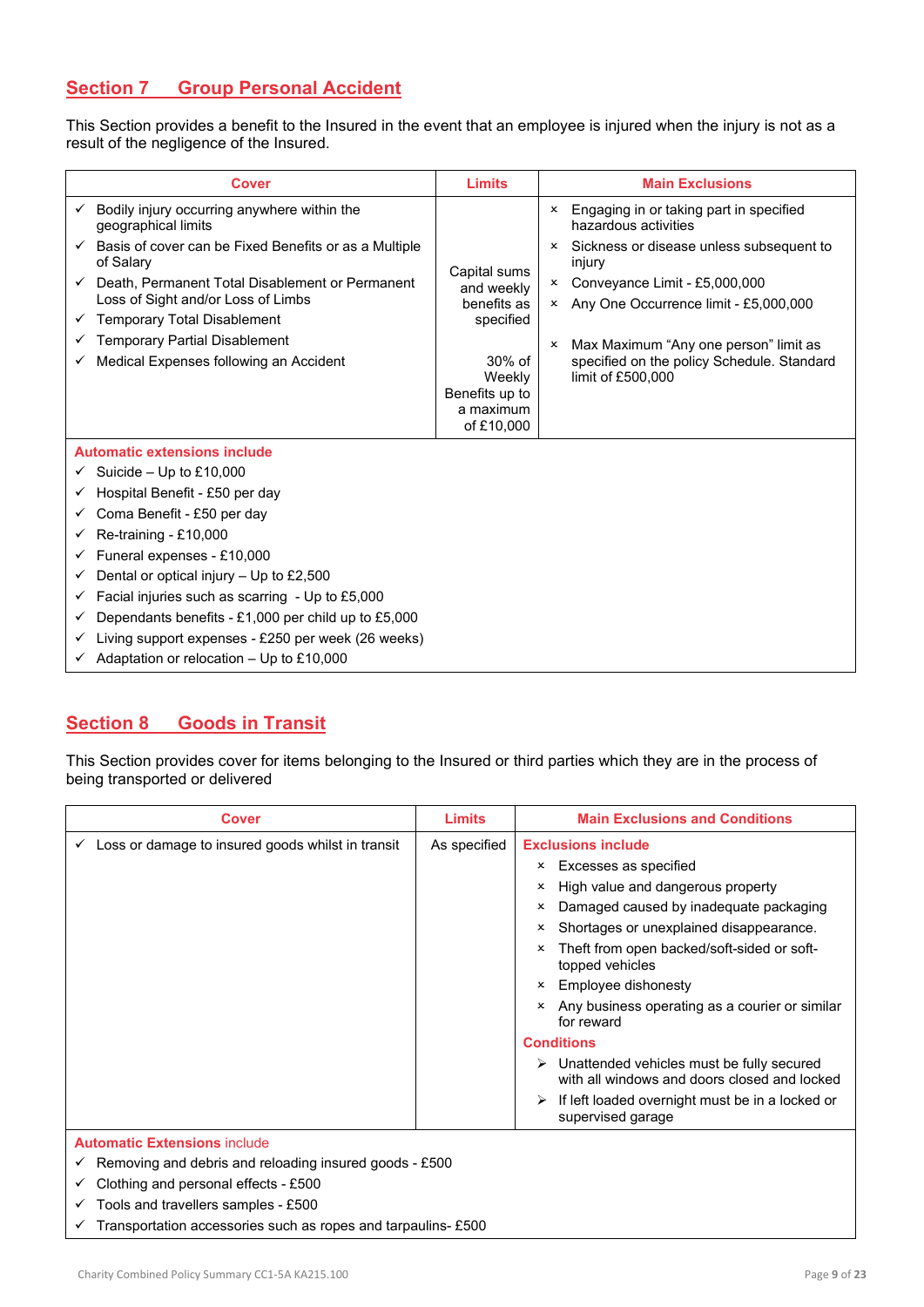# **Section 9 Employers' Liability**

This Section provides cover following an employee or volunteer being injured whilst undertaking work for the organisation.

| Cover                                                                                                                                                                                                                                                                                                                                                                               | <b>Limits</b>                                                   | <b>Main Exclusions</b>                                                                                                                                                                                                                                                 |
|-------------------------------------------------------------------------------------------------------------------------------------------------------------------------------------------------------------------------------------------------------------------------------------------------------------------------------------------------------------------------------------|-----------------------------------------------------------------|------------------------------------------------------------------------------------------------------------------------------------------------------------------------------------------------------------------------------------------------------------------------|
| Legal liability and agreed costs for damages and<br>claimants costs in respect of any injury sustained<br>within the UK by any person employed (including<br>trustees and volunteers) arising out of and in the<br>course of their employment<br>Temporary engagements overseas by such<br>persons undertaking agreed Business activities<br>Injury caused as a result of Terrorism | £10,000,000<br>indemnity or<br>as specified<br>any one<br>event | Road traffic legislation<br>➤<br>$\blacktriangleright$<br>Offshore work<br>Any loss arising from employment disputes<br>⋗<br><b>Conditions</b><br>Indemnity is subject to requirements of<br>➤<br>legislation relating to compulsory insurance of<br>legal liabilities |
|                                                                                                                                                                                                                                                                                                                                                                                     | As specified<br>in the<br>Schedule                              | <b>Important Note</b><br>Cover will not extend to persons employed who<br>➤<br>are ordinarily/permanently resident outside of<br>the UK if an injury is sustained outside of the<br>UK unless specifically endorsed                                                    |
| <b>Automatic Extensions</b>                                                                                                                                                                                                                                                                                                                                                         |                                                                 |                                                                                                                                                                                                                                                                        |
| <b>Unsatisfied Court Judgements</b><br>$\checkmark$ In the event of work-related injury or illness and a judgment for damages against a third party operating within Territorial<br>Limits remains unsatisfied<br><b>Special Note</b>                                                                                                                                               |                                                                 |                                                                                                                                                                                                                                                                        |

 Cover only applies to legislation enacted in the Territorial Limits of Great Britain, Northern Ireland, Channel Islands or Isle of Man

## **Please see further details of cover also applying to Employers, Public and Products Liability on page 12**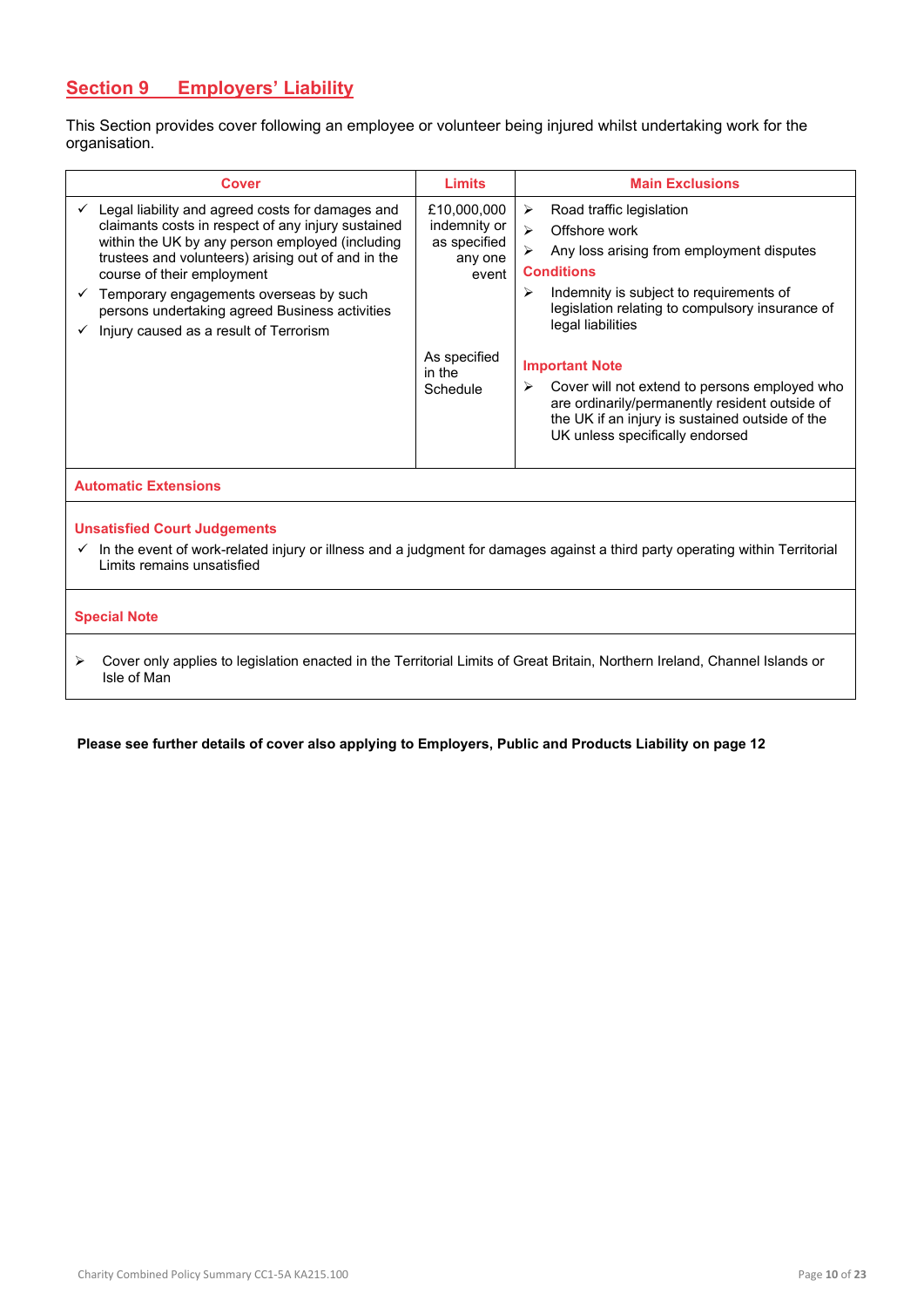# **Section 10 Public Liability (Including Hirer's and Property Owner's Liability)**

This Section provides cover following any third party being injured, or their property damaged, as a result of the organisation's activities.

|                                                                           | Cover                                                                                                                                                                                                                                                                                                                                                                                                                                                                                                                                                                        | <b>Limits</b> | <b>Main Conditions and Exclusions</b>                                                                                                                                                                                                                                                                                                                                                                                                                                                                                                                                                                    |  |  |
|---------------------------------------------------------------------------|------------------------------------------------------------------------------------------------------------------------------------------------------------------------------------------------------------------------------------------------------------------------------------------------------------------------------------------------------------------------------------------------------------------------------------------------------------------------------------------------------------------------------------------------------------------------------|---------------|----------------------------------------------------------------------------------------------------------------------------------------------------------------------------------------------------------------------------------------------------------------------------------------------------------------------------------------------------------------------------------------------------------------------------------------------------------------------------------------------------------------------------------------------------------------------------------------------------------|--|--|
| ✓<br>✓<br>✓                                                               | Legal liability for damages and claimant's costs and<br>expenses in respect of<br>accidental injury to person<br>accidental damage to property<br>accidental nuisance<br>occurring in connection with the business activities<br>Legal costs incurred in defending against claims<br>Cover includes claims arising from Abuse and Care<br>& Treatment                                                                                                                                                                                                                        | As specified  | <b>Exclusions</b><br>x Injury sustained by any Person Employed<br>x Any loss resulting from<br>× pollution and/or contamination (gradually<br>operating)<br>x the use of vehicles where compulsory<br>insurance required<br>x the use of any vessel or craft exceeding<br>8 metres in length<br>Property in the care, custody or control of<br>$\mathsf{x}$<br>the insured<br>Offshore work<br>$\mathsf{x}$<br><b>Cyber liabilities</b><br>$\mathsf{x}$<br>Injury by one participant to another whilst<br>$\mathsf{x}$<br>taking part in contact sport<br>Medical treatment<br>$\boldsymbol{\mathsf{x}}$ |  |  |
|                                                                           | <b>Automatic Extensions include</b>                                                                                                                                                                                                                                                                                                                                                                                                                                                                                                                                          |               |                                                                                                                                                                                                                                                                                                                                                                                                                                                                                                                                                                                                          |  |  |
| ✓<br>✓<br>✓<br>✓<br>✓<br>✓<br>$\checkmark$<br>✓<br>✓<br>$\checkmark$<br>✓ | Contingent Motor Liability<br><b>Overseas Personal Liability</b><br>Data Protection (up to £1,000,000) ("Claims Made")<br>Defective Premises Act 1972<br>Libel and Slander (for actions brought within Territorial Limits up to £250,000) ("Claims Made")<br><b>Wrongful Arrest</b><br>Indemnity of Member to Member<br>Organised Protests, Marches and Demonstrations (subject to advanced written approval such as by the Police)<br><b>Contractual Liability</b><br>Property Owner's Liability<br>Hirers' Liability - Limit from £1,000,000                               |               |                                                                                                                                                                                                                                                                                                                                                                                                                                                                                                                                                                                                          |  |  |
|                                                                           | <b>Condition - Safeguarding</b>                                                                                                                                                                                                                                                                                                                                                                                                                                                                                                                                              |               |                                                                                                                                                                                                                                                                                                                                                                                                                                                                                                                                                                                                          |  |  |
| $\blacktriangleright$                                                     | Where the Insured has Service Users who are children under the age of 18 or Vulnerable Adults, The Insured must ensure<br>that: -<br>$\triangleright$ There are written policies and procedures for safeguarding against abuse<br>Any persons responsible for unsupervised access to any persons in your care:<br>undertake Disclosure Barring Service checks or local equivalent where required<br>٠<br>undergo appropriate induction and training every 3 years<br>$\triangleright$ they undertake reasonable measures to retain employment records for at least 15 years: |               |                                                                                                                                                                                                                                                                                                                                                                                                                                                                                                                                                                                                          |  |  |

## **Please see further details of cover also applying to Employers, Public and Products Liability on page 12**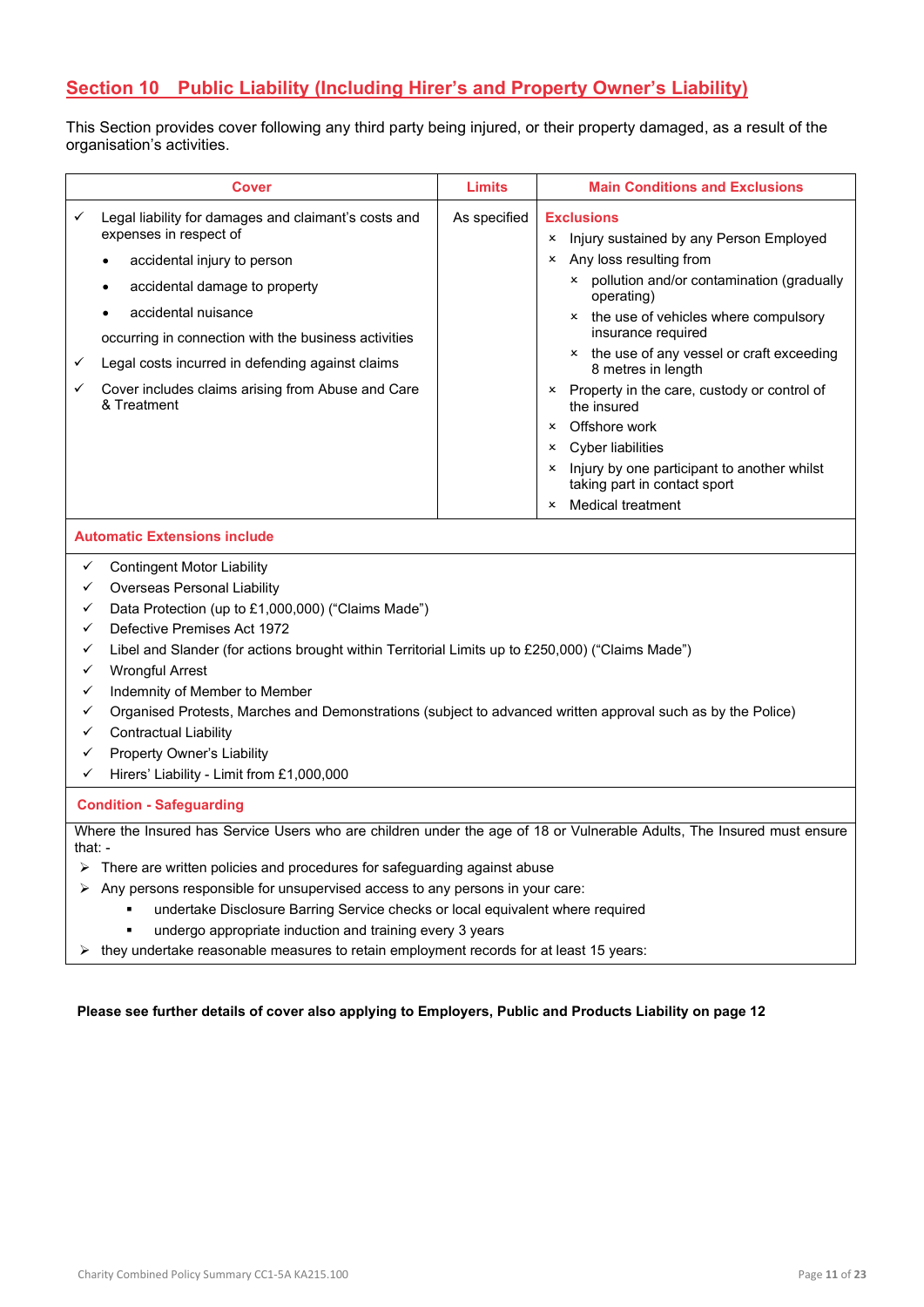# **Section 11 Products Liability**

This Section provides cover following any third party being injured, or their property damaged, as a result of the organisation's manufactured or supplied products.

| <b>Cover</b>                                                                                                                                                                         | Limits       | <b>Main Exclusions</b>                                                                                                                                                                 |
|--------------------------------------------------------------------------------------------------------------------------------------------------------------------------------------|--------------|----------------------------------------------------------------------------------------------------------------------------------------------------------------------------------------|
| Legal liability for damages and claimant's costs and<br>expenses in respect of costs and expenses for<br>accidental injury or accidental damage to property<br>caused by any product | As specified | Loss due to product recall, removal, repair,<br>$\boldsymbol{\mathsf{x}}$<br>alteration, reconditioning, replacement or<br>reinstatement                                               |
|                                                                                                                                                                                      |              | Loss arising from any product which is used<br>$\mathsf{x}$<br>in any craft designed to travel through the air<br>or space or in the safety or navigation<br>equipment of marine craft |
|                                                                                                                                                                                      |              | × Pollution and or contamination (gradually<br>operating)                                                                                                                              |
|                                                                                                                                                                                      |              | Contractual liability<br>x                                                                                                                                                             |
|                                                                                                                                                                                      |              | Any loss arising from North American<br>exports unless agreed                                                                                                                          |
| <b>Automatic Extensions</b>                                                                                                                                                          |              |                                                                                                                                                                                        |

 $\checkmark$  Defence of proceedings brought in respect of the Consumer Protection Act

## **Applying to Section 9, Section 10 and Section 11 Employers', Public, and Products Liability**

#### **Automatic Extensions**

- $\checkmark$  Corporate Manslaughter legal defence costs
- $\checkmark$  Health and Safety at Work legal defence costs
- $\checkmark$  Compensation for Court Attendance: Trustees & Officers £500 per day / Employees £250 per day
- $\checkmark$  Indemnity to Principals for whom the Insured is carrying out a contract
- $\checkmark$  Crisis Event and Reputation Protection Costs £50,000

## **Conditions**

- $\triangleright$  System to ensure all concessionaires, suppliers and sub-contractors have sufficient legal liability insurance cover
- ▶ Follow FCDO advice regarding Overseas Travel
- $\triangleright$  Child Minding and Crèche activities should have a written system of check to ensure provision of First Aid, visual identification of those who have special medical and/or dietary requirements, and emergency evacuation procedures

## **Applying to Section 10 and Section 11 Public and Products Liability**

| <b>Cover</b>                                                                                                                                                                                                                                                                                                                                                                                                                                                                                                                                                                                                                                                                                                        | Limits                               | <b>Main Exclusions</b>                                                                                                                                                                                                                                                                                                                                                                 |
|---------------------------------------------------------------------------------------------------------------------------------------------------------------------------------------------------------------------------------------------------------------------------------------------------------------------------------------------------------------------------------------------------------------------------------------------------------------------------------------------------------------------------------------------------------------------------------------------------------------------------------------------------------------------------------------------------------------------|--------------------------------------|----------------------------------------------------------------------------------------------------------------------------------------------------------------------------------------------------------------------------------------------------------------------------------------------------------------------------------------------------------------------------------------|
| $\checkmark$ Care and Treatment for specified activities:<br>$\triangleright$ Emergency First Aid<br>$\triangleright$ Provision of drugs, medicine and care arising<br>from Medical Treatment when performed in full<br>accordance with the instructions of a prescriber<br>nurse or medical or dental practitioner<br>$\checkmark$ Tenants Liability – Hired or Rented Buildings<br><b>Pollution or Contamination</b><br>$\checkmark$ Food and Safety Act legal defence costs<br>Legionellosis ("Claims Made") – Up to £1,000,000<br>✓<br>Financial Loss ("Claims Made")<br>$\checkmark$<br>$\checkmark$ Advertising Liability including libel and slander as well<br>as infringement of copyright ("Claims Made") | As specified<br>£250,000<br>£250,000 | Medical treatment provided by medical or<br>$\mathsf{x}$<br>dental practitioners in their professional<br>capacity<br>Professional Services (advice, design and<br>×.<br>specification) provided for a fee or under<br>contract<br>Asbestos<br>$\mathsf{x}$<br>Any losses not arising from a sudden and<br>×<br>accidental event<br>Minimum £2,500 excess<br>$\boldsymbol{\mathsf{x}}$ |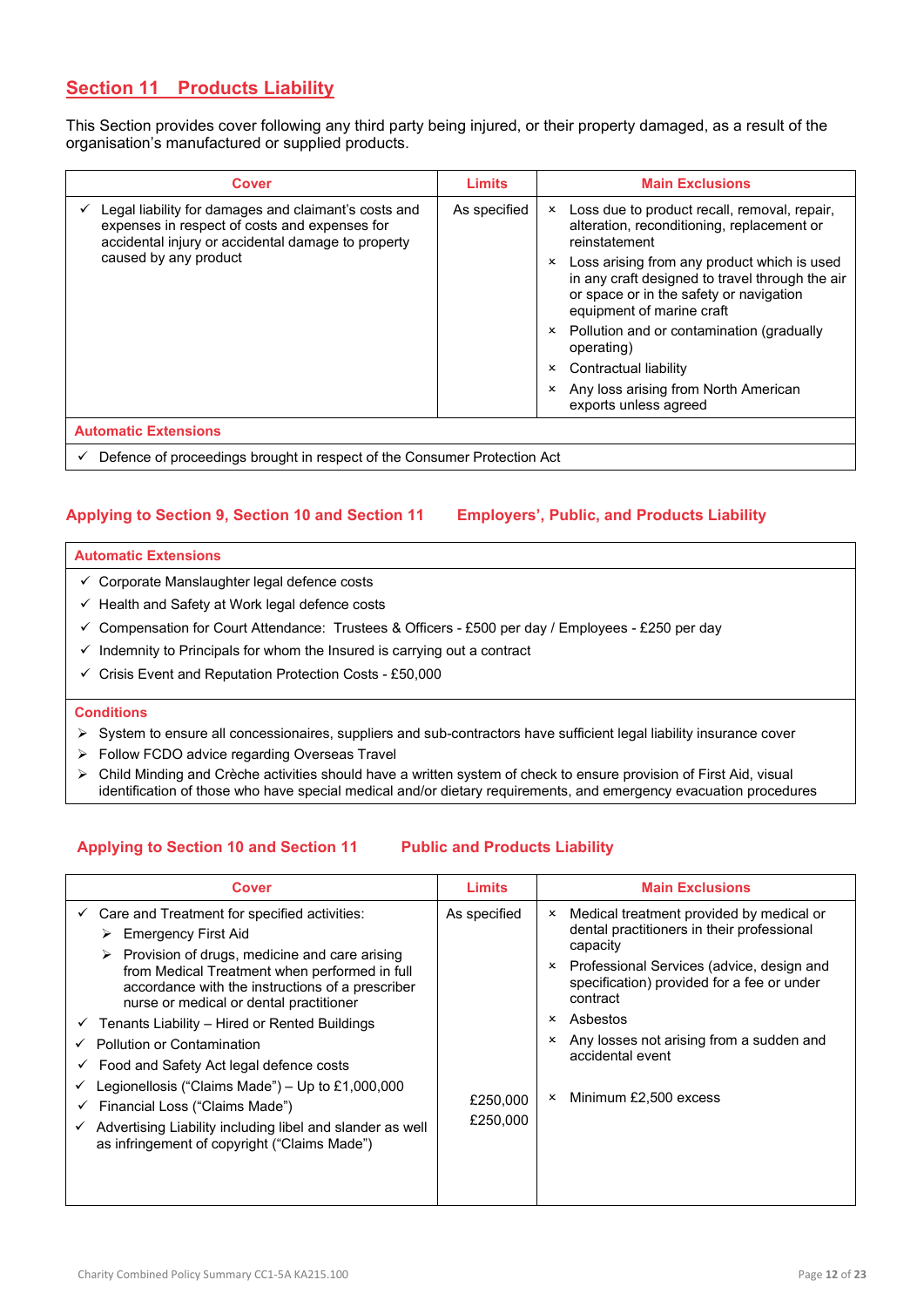# **Section 12 Loss of Licence and/or Registration Certificate**

This Section provides cover following the Insured losing a licence or registration in respect of their premises, or authority to provide care or education.

| <b>Cover</b>                                                                                                                                                                                                                                                                                                                        | <b>Limits</b> | <b>Main Exclusions</b>                                                                                                                                                                                                                                                                                                            |
|-------------------------------------------------------------------------------------------------------------------------------------------------------------------------------------------------------------------------------------------------------------------------------------------------------------------------------------|---------------|-----------------------------------------------------------------------------------------------------------------------------------------------------------------------------------------------------------------------------------------------------------------------------------------------------------------------------------|
| Costs and expenses in connection with any appeal<br>against any Loss of Licence or Registration<br>Certificate<br>Any depreciation in value of the business beyond<br>your control<br>Loss of income whilst the licence or registration is<br>suspended, withdrawn or lost.<br>Increase in cost of working as a result of such loss | As specified  | Compensation under statute<br>$\mathsf{x}$<br>Loss or expenses due to:<br>$\boldsymbol{\mathsf{x}}$<br>compulsory acquisition of the premises<br>٠<br>any scheme of town or country<br>planning<br>subsequent legislation<br>any act or omission or failure by the Insured<br>to take reasonable steps to maintain the<br>licence |

# **Section 13 Motor No Claims Discount & Excess Protection**

This Section provides a benefit for employees or volunteers required to pay an excess, or who lose their No Claims Bonus, following a motor accident whilst using their own vehicles for the organisation's activities.

| <b>Cover</b>                                                                                                                                                                                                                                                                                               | <b>Limits</b>                              | <b>Main Conditions</b>                                                                                                                                       |
|------------------------------------------------------------------------------------------------------------------------------------------------------------------------------------------------------------------------------------------------------------------------------------------------------------|--------------------------------------------|--------------------------------------------------------------------------------------------------------------------------------------------------------------|
| Indemnity to the insured for the following loss or<br>reduction under private car motor insurance held by an<br>Insured Person:<br>No Claims Discount<br>Excess<br>as a result of an accident involving a private motor car,<br>which at the time being used whilst acting as a<br><b>Voluntary Driver</b> | £500<br>£250<br>£5,000 in the<br>aggregate | Written register of drivers<br>No more than 16 passengers<br>⋗<br>Adherence to best practice standards in<br>➤<br>respect of drivers and vehicle maintenance |

## **Section 14 Legal Expenses**

This Section provides cover for legal costs in a range of circumstances

| Cover                                                                                                                                                                                        | <b>Main Exclusions</b>                                                                                                                                                                                                                                                                                                                                                                                   |
|----------------------------------------------------------------------------------------------------------------------------------------------------------------------------------------------|----------------------------------------------------------------------------------------------------------------------------------------------------------------------------------------------------------------------------------------------------------------------------------------------------------------------------------------------------------------------------------------------------------|
| Legal Protection<br>(No excesses unless specified)                                                                                                                                           | Claims that have a less than reasonable prospect of success<br>x<br>Any claim not reported within 180 days becoming aware of incident<br>x<br>Incidents that occur outside the Policy, or specified minimum, periods<br>×                                                                                                                                                                                |
| <b>EMPLOYMENT DISPUTES</b><br>Before the issue of legal proceedings<br>Under the ACAS Arbitration Scheme<br>✓<br>Employment contract disputes<br>Alleged breach of statutory rights<br>✓     | Personal injury or property damage<br>x<br>Transfer of Undertakings or Transfer of Employment<br>x                                                                                                                                                                                                                                                                                                       |
| <b>EMPLOYMENT COMPENSATION AWARDS</b><br>(Up to a total limit of $£1,000,000$ )<br>Any basic and compensatory award<br>Breach of statutory duties                                            | Trade unions; pregnancy, maternity/paternity, parental rights; health &<br>x<br>safety related dismissals; trustees of employee pension schemes<br>Non-payment of money due<br>x<br>Failure to provide records under National Minimum Wage legislation<br>×<br>Failure to comply with a current or previous tribunal recommendation<br>$\times$<br>Employee civil legal defence / Service occupancy<br>x |
| <b>LEGAL DEFENCE</b><br>Criminal pre-proceedings or defence<br>Data protection<br>✓<br>Wrongful arrest<br>$\checkmark$<br>Statutory notice appeals<br>Jury service and court attendance<br>✓ | Infringement of road traffic laws or regulations<br>x<br>Licence, mandatory registration or B.S. Certificate of Registration<br>×<br>Statutory Notice issued by a regulatory or governing body<br>x                                                                                                                                                                                                      |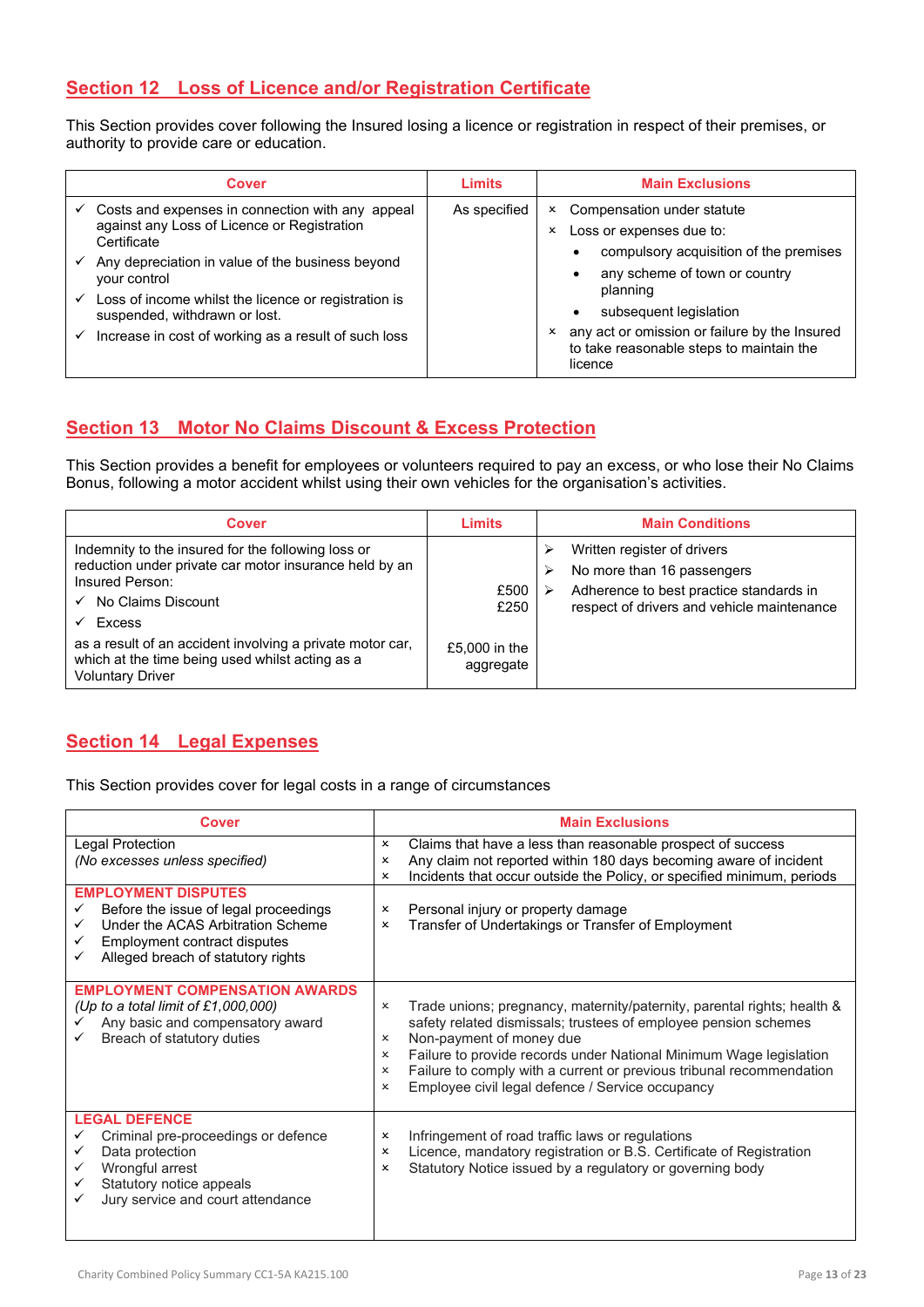| <b>STATUTORY LICENCE APPEAL</b>                                             |                           |                                                                                                           |
|-----------------------------------------------------------------------------|---------------------------|-----------------------------------------------------------------------------------------------------------|
| Statutory or regulatory authority, court or                                 |                           | Assistance with any application process                                                                   |
| tribunal                                                                    | x                         | Ownership, driving or use of a motor vehicle                                                              |
|                                                                             |                           |                                                                                                           |
| <b>CONTRACT DISPUTES</b><br>Purchase, hire, sale or provision of goods<br>✓ | ×                         | Agreements entered into prior to the first 90 days of cover                                               |
| or services.                                                                | x                         | Settlements payable under an insurance policy                                                             |
|                                                                             | ×                         | Sale, purchase, terms of a lease, licence, or tenancy of land or<br>buildings                             |
|                                                                             | x                         | Loan, mortgage, pension, or any other financial products                                                  |
|                                                                             | x                         | Motor vehicles                                                                                            |
|                                                                             | x                         | Contract of employment                                                                                    |
|                                                                             | ×                         | Sale, purchase or provision of computer hardware, software, systems<br>or services                        |
|                                                                             | $\boldsymbol{\mathsf{x}}$ | Professional duty by an insured person.                                                                   |
|                                                                             | x                         | Recovery of money and interest due from another party, other than                                         |
|                                                                             |                           | when a defence is indicated                                                                               |
|                                                                             |                           |                                                                                                           |
| <b>PROPERTY PROTECTION</b>                                                  |                           |                                                                                                           |
| For civil disputes in the event of                                          | ×                         | Contracts the Insured has entered into                                                                    |
| Physical damage<br>✓                                                        | ×                         | Goods in transit or goods lent or hired out                                                               |
| Legal nuisance<br>✓<br>Trespass                                             | x                         | Goods at third party premises unless for the purpose of installations or<br>use in work to be carried out |
|                                                                             | x                         | Mining, subsidence                                                                                        |
|                                                                             | x                         | Defending legal rights except defending a counter-claim                                                   |
|                                                                             | x                         | Motor vehicles                                                                                            |
|                                                                             | x                         | Enforcement of a covenant                                                                                 |
|                                                                             |                           |                                                                                                           |
| <b>PERSONAL INJURY</b>                                                      |                           |                                                                                                           |
| Legal rights in the event of a sudden accident                              | x                         | Psychological injury or mental illness                                                                    |
|                                                                             | x                         | Claims arising from the use or ownership of a motor vehicle                                               |
|                                                                             | x                         | Defending legal rights other than defending a counter-claim                                               |
|                                                                             | $\boldsymbol{\mathsf{x}}$ | Clinical negligence                                                                                       |
| <b>TAX PROTECTION</b>                                                       |                           |                                                                                                           |
| <b>Tax Enquiry</b><br>✓                                                     | x                         | Any returns submitted incorrectly or outside the statutory time limits<br>allowed                         |
| <b>Employer Compliance Dispute</b><br>✓<br><b>VAT Dispute</b><br>✓          |                           |                                                                                                           |
|                                                                             |                           |                                                                                                           |

# **Section 15 Trustees, Directors and Officers Liability**

This Section provides protection for the organisation, and for individual trustees, governors, directors and officers following allegations of wrongful conduct acting in such roles.

| <b>Cover</b>                                                                                                                                                                                                                                                                                                                                                                                                                                                                                                                  |                                   | <b>Main Exclusions and Conditions</b>                                                                                                                                                                                                                                                                                                                                                                                                                                                                                                      |
|-------------------------------------------------------------------------------------------------------------------------------------------------------------------------------------------------------------------------------------------------------------------------------------------------------------------------------------------------------------------------------------------------------------------------------------------------------------------------------------------------------------------------------|-----------------------------------|--------------------------------------------------------------------------------------------------------------------------------------------------------------------------------------------------------------------------------------------------------------------------------------------------------------------------------------------------------------------------------------------------------------------------------------------------------------------------------------------------------------------------------------------|
| $\checkmark$ Loss sustained by the Insured; or by individuals in<br>the discharge of their duties for and on behalf of<br>the organisation as trustees, directors and officers<br>Loss sustained by the Charity or Social Enterprise<br>✓<br>as a result of an indemnity given to individual<br>trustees, governors, directors and officers<br>Investigation Costs as a result of a formal,<br>regulatory, administrative, criminal or investigative<br>inquiry<br>Defence Costs<br>Costs of replacement or reconstitution of | Limits<br>As specified<br>£25,000 | Excess<br>$\mathsf{x}$<br>Bodily injury (other than defence costs)<br>x<br>Damage to tangible property (other than<br>$\mathsf{x}$<br>defence costs)<br>Any proven dishonest, fraudulent or criminal act<br>$\boldsymbol{\mathsf{x}}$<br>or omission or act committed in reckless<br>disregard<br>Claims originating from the Insured or another<br>$\boldsymbol{\mathsf{x}}$<br>trustee, director or officer.<br>Claims arising from management of pension or<br>$\boldsymbol{\mathsf{x}}$<br>benefit schemes<br>Geographical Limits<br>x |
| Documents                                                                                                                                                                                                                                                                                                                                                                                                                                                                                                                     |                                   | Any prior or pending litigation<br>x<br>Professional Indemnity<br>×<br>Insolvency<br>$\boldsymbol{\mathsf{x}}$<br>Breach of Contract (other than defence costs)<br>×<br>Breach of Copyright (other than defence costs)<br>×<br>Defamation, libel or slander<br>$\boldsymbol{\mathsf{x}}$                                                                                                                                                                                                                                                   |
|                                                                                                                                                                                                                                                                                                                                                                                                                                                                                                                               |                                   | Employment wrongful acts                                                                                                                                                                                                                                                                                                                                                                                                                                                                                                                   |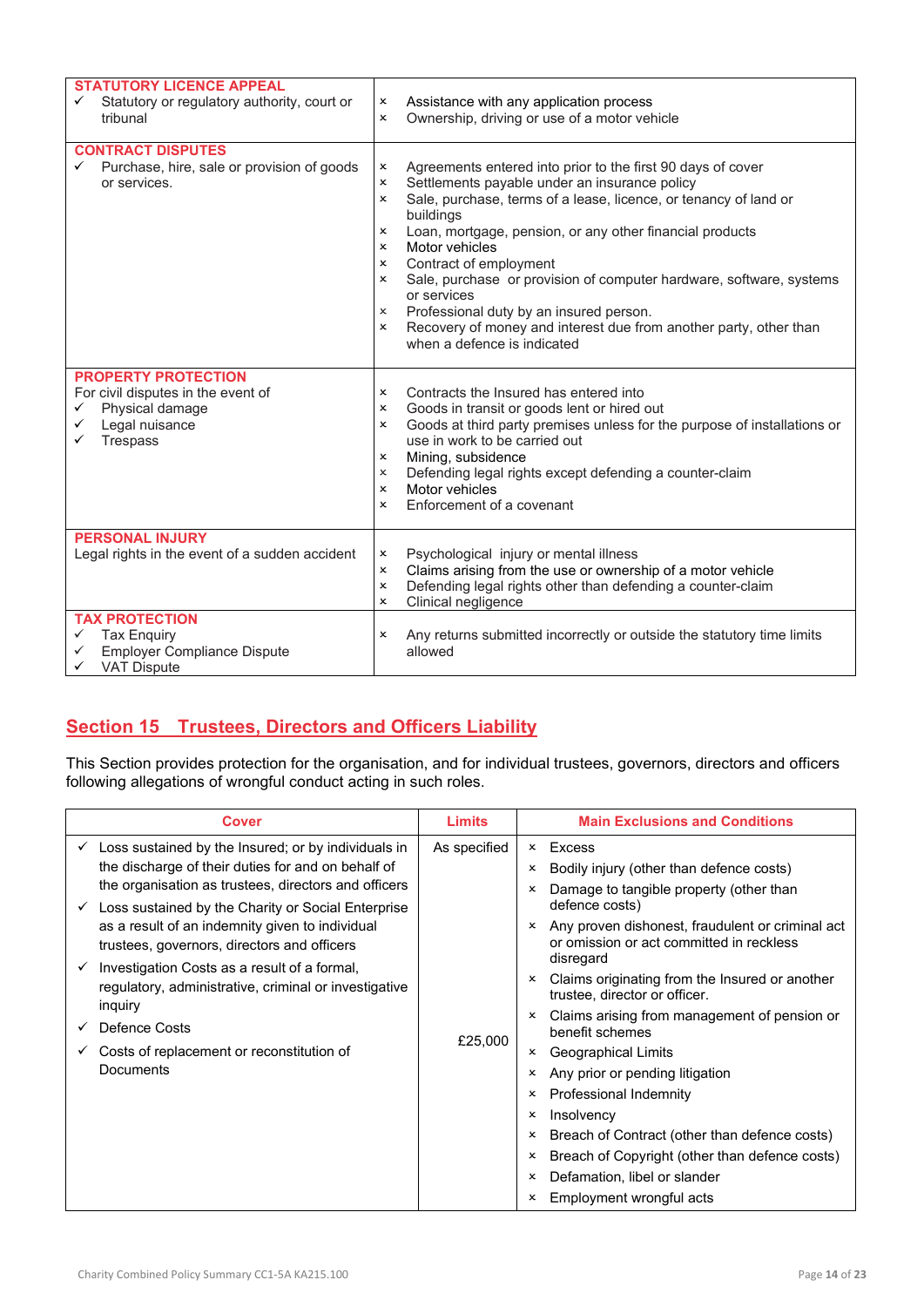#### **Automatic Extensions include**

- $\checkmark$  Additional defence Costs Up to £100,000
- $\checkmark$  Civil fines and penalties Up to £100,000
- $\checkmark$  Crisis Event and Reputation Protection Costs Up to £100,000
- $\checkmark$  Defence Costs for Extradition, Deportation and Asset Protection Up to £100,000
- $\checkmark$  Emergency Costs Up to £100,000
- $\checkmark$  Spouses, Heirs and Legal Representatives
- $\checkmark$  Outside Directorships
- $\checkmark$  Personal Tax Liability Up to £100,000
- $\checkmark$  Retired Trustees
- $\checkmark$  Breach of Contract defence costs Up to £50,000
- $\checkmark$  Breach of Copyright defence costs Up to £100,000
- $\checkmark$  Corporate Manslaughter defence costs Up to £100,000
- $\checkmark$  Identity Fraud Investigation costs -Up to £25,000

## **Section 16 Employment Practices Liability**

This Section provides protection for the organisation following allegations of breaches of employment legislation. Important note - This cover is available only where Section 15 Trustees, Directors and Officers Liability is also insured

| <b>Cover</b>                                                       | Limits       | <b>Main Exclusions and Conditions</b>                                                                                                                           |  |  |
|--------------------------------------------------------------------|--------------|-----------------------------------------------------------------------------------------------------------------------------------------------------------------|--|--|
| Loss sustained by the insured as a result of                       | As specified | Strikes and trade union activity<br>$\boldsymbol{\mathsf{x}}$                                                                                                   |  |  |
| actual or alleged breach of any contract of<br>✓                   |              | Claims relating to employee benefits<br>x                                                                                                                       |  |  |
| employment,                                                        |              | Violation of Health & Safety, Worker's<br>×                                                                                                                     |  |  |
| employment related discrimination<br>✓                             |              | Compensation law                                                                                                                                                |  |  |
| breach of employment legislation<br>✓                              |              | Claims brought outside the Geographical<br>$\mathsf{x}$<br>Limits                                                                                               |  |  |
|                                                                    |              | Failure to obtain insurance(s) such as<br>x<br>Employers' Liability or pay employees in<br>accordance with their contract and / or<br>minimum wage requirements |  |  |
| <b>Automatic Extensions include</b>                                |              |                                                                                                                                                                 |  |  |
| Injunctive and Non-Monetary Relief<br>➤                            |              |                                                                                                                                                                 |  |  |
| <b>Employee Reinstatement Defence Costs</b><br>➤                   |              |                                                                                                                                                                 |  |  |
| <b>Disability Obligations Defence Costs</b><br>⋗                   |              |                                                                                                                                                                 |  |  |
| Crisis Event and Reputation Protection Costs - Up to £100,000<br>⋗ |              |                                                                                                                                                                 |  |  |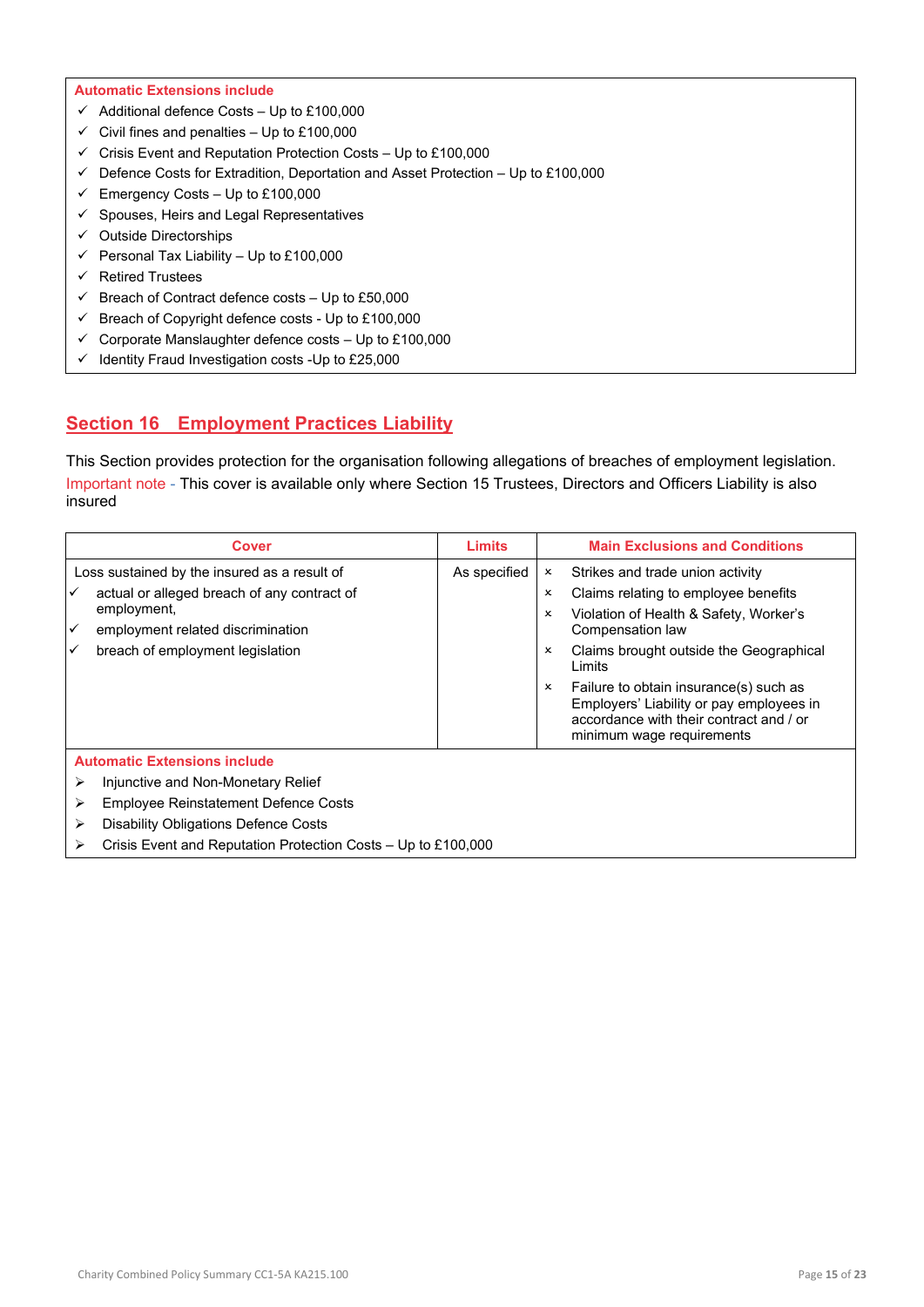# **Section 17 Fidelity Guarantee / Crime**

| Cover                                                                                                                                                                                                                                                                                                                                         | <b>Limits</b> | <b>Main Exclusions and Conditions</b>                                                                                                                                                                                                                                                                                                                                                                                                                                                                                                                                                                                                                                                                                          |  |
|-----------------------------------------------------------------------------------------------------------------------------------------------------------------------------------------------------------------------------------------------------------------------------------------------------------------------------------------------|---------------|--------------------------------------------------------------------------------------------------------------------------------------------------------------------------------------------------------------------------------------------------------------------------------------------------------------------------------------------------------------------------------------------------------------------------------------------------------------------------------------------------------------------------------------------------------------------------------------------------------------------------------------------------------------------------------------------------------------------------------|--|
| Cover for the theft, damage, destruction or<br>$\checkmark$<br>loss of any money, funds held in financial<br>institutions, securities, or other tangible goods<br>or property belonging to the Insured as a<br>direct result of a criminal act committed by an<br>employee for their own personal gain                                        | As specified  | <b>x</b> Excess as specified<br>x Loss following a crime committed by a person<br>controlling more than 20% of the organisation<br>x Crime committed after the discovery of prior acts<br>of crime by that employee.<br>Loss benefiting another part of the Insured<br>$\mathsf{x}$<br>Consequential loss<br>×<br>Theft of confidential or proprietary information<br>×<br><b>Unexplained losses</b><br>x<br><b>Financial trading losses</b><br>$\mathsf{x}$<br>Kidnap, ransom or extortion threat, unless<br>$\mathsf{x}$<br>committed by an Employee<br>x Criminal acts committed by employees based<br>outside the UK<br>× Phishing or social engineering<br>x Where the Insured have not complied with<br>Systems of Check |  |
| <b>Automatic Extensions</b><br>$\checkmark$ Auditors and professional fees incurred for the purpose of submitting and quantifying a loss<br>Re-writing of Records - Up to £25,000<br>✓<br>Crisis Event and Reputation Protection Costs - Up to £100,000<br>Client assets - Up to £25,000<br>✓<br>Recruitment costs - Up to £25,000            |               |                                                                                                                                                                                                                                                                                                                                                                                                                                                                                                                                                                                                                                                                                                                                |  |
| <b>Optional Extension - Crime</b>                                                                                                                                                                                                                                                                                                             |               |                                                                                                                                                                                                                                                                                                                                                                                                                                                                                                                                                                                                                                                                                                                                |  |
| <b>Cover</b>                                                                                                                                                                                                                                                                                                                                  | <b>Limits</b> | <b>Main Exclusions and Conditions</b>                                                                                                                                                                                                                                                                                                                                                                                                                                                                                                                                                                                                                                                                                          |  |
| Cover for the theft, damage, destruction or<br>$\checkmark$<br>loss of any money, funds held in financial<br>institutions, securities, or other tangible<br>goods or property belonging to the Insured<br>as a direct result of a criminal act<br>committed by an employee or any third<br>party for their own personal gain                  | As specified  | Excess as specified<br>×<br>Crime by any third party organisation which<br>×<br>provides services to or on behalf of the Insured<br>involving the handling of monies.                                                                                                                                                                                                                                                                                                                                                                                                                                                                                                                                                          |  |
| <b>Automatic Extensions include</b><br>Identity fraud costs - Up to £25,000<br>✓<br>Interest payable or receivable<br>✓<br>Contractual penalties<br>Erroneous transfer - Up to £25,000<br>Business Interruption - Up to £100,000<br>✓<br>Loss of money not arising from acts of crime $-$ Up to £5,000<br>✓<br>Utilities fraud - Up to £5,000 |               |                                                                                                                                                                                                                                                                                                                                                                                                                                                                                                                                                                                                                                                                                                                                |  |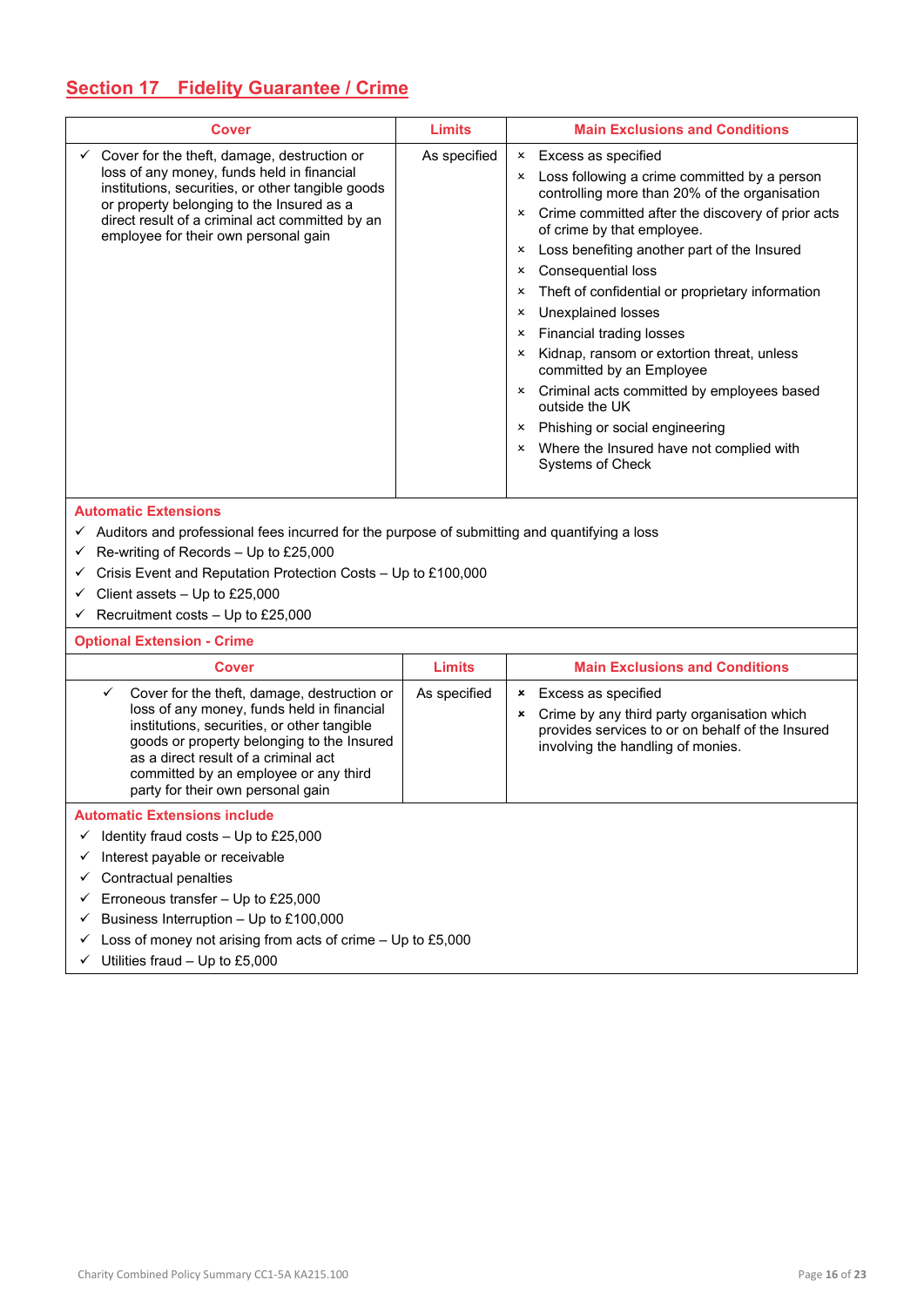# **Section 18 Professional Indemnity**

This Section provides protection for the Insured, and for its employees and volunteers, for actual or alleged errors or omissions when performing professional, consulting, advisory, counselling, or design services.

| <b>Cover</b>                                                                                                           | <b>Limits</b>                                                                                                                                                                                                                                        | <b>Main Exclusions</b>                                                                    |  |                                                                                                                                        |
|------------------------------------------------------------------------------------------------------------------------|------------------------------------------------------------------------------------------------------------------------------------------------------------------------------------------------------------------------------------------------------|-------------------------------------------------------------------------------------------|--|----------------------------------------------------------------------------------------------------------------------------------------|
| Any act, error or omission by the Insured or Person                                                                    | As specified in                                                                                                                                                                                                                                      | Excesses as specified<br>$\mathsf{x}$                                                     |  |                                                                                                                                        |
| Employed resulting in a civil liability (Breach of<br>Duty)                                                            | the aggregate                                                                                                                                                                                                                                        | Bodily Injury and Property Damage unless<br>$\mathsf{x}$<br>arising from a Breach of Duty |  |                                                                                                                                        |
| Includes cover when working for and on behalf of                                                                       |                                                                                                                                                                                                                                                      | <b>Employment Wrongful Acts</b><br>×                                                      |  |                                                                                                                                        |
| another entity at the request of the Insured                                                                           |                                                                                                                                                                                                                                                      | <b>Computer Network and Data Corruption</b><br>×                                          |  |                                                                                                                                        |
| consulting or advisory or counselling or design                                                                        | Covers the performance of professional or<br>services, whether or not a fee is charged or<br>breach of confidentiality<br>infringement of copyright, patent or registered<br>design<br>defamation, libel and slander<br>dishonest acts of a employee | Claims by associated entities unless<br>×<br>emanating from an independent third party    |  |                                                                                                                                        |
| received in respect of such services, and<br>irrespective of whether such services are provided<br>by electronic media |                                                                                                                                                                                                                                                      |                                                                                           |  | Work in connection with any contract<br>×<br>performed in the USA or Canada, or claims<br>brought under the jurisdiction of the USA or |
| Includes errors such as:                                                                                               |                                                                                                                                                                                                                                                      | Canada unless specifically endorsed                                                       |  |                                                                                                                                        |
|                                                                                                                        |                                                                                                                                                                                                                                                      | Insolvency<br>×                                                                           |  |                                                                                                                                        |
|                                                                                                                        |                                                                                                                                                                                                                                                      | Asbestos or Pollution<br>×                                                                |  |                                                                                                                                        |
|                                                                                                                        |                                                                                                                                                                                                                                                      | The manufacture, construction, alteration,<br>×                                           |  |                                                                                                                                        |
|                                                                                                                        |                                                                                                                                                                                                                                                      | repair, servicing or treating of any goods or<br>product sold, supplied or distributed    |  |                                                                                                                                        |
|                                                                                                                        |                                                                                                                                                                                                                                                      | Contractual warranties, guarantees or<br>x                                                |  |                                                                                                                                        |
| Defence Costs                                                                                                          |                                                                                                                                                                                                                                                      | penalties                                                                                 |  |                                                                                                                                        |
|                                                                                                                        |                                                                                                                                                                                                                                                      | Punitive or exemplary damages<br>×                                                        |  |                                                                                                                                        |
|                                                                                                                        |                                                                                                                                                                                                                                                      | The provision of any Medical Treatment or<br>×<br>Care and Treatment                      |  |                                                                                                                                        |
|                                                                                                                        |                                                                                                                                                                                                                                                      | Claims relating to Pension Funds<br>×                                                     |  |                                                                                                                                        |
|                                                                                                                        |                                                                                                                                                                                                                                                      | Fraudulent, malicious or reckless acts other<br>×<br>than those committed by an employee  |  |                                                                                                                                        |

## **Automatic Extensions include**

- $\checkmark$  Loss of Documents Up to £25,000
- $\checkmark$  Compensation for Court Attendance Up to £500 per day
- $\checkmark$  Mitigation Costs
- $\checkmark$  Crisis Event and Reputation Protection Costs Up to £100,000

#### **Optional Extension – Any one Claim**

- $\checkmark$  Any One Claim Limit of Indemnity, instead of Aggregate Limit of Indemnity
- $\checkmark$  Costs and expenses in addition
- $\checkmark$  Excess not applicable to Costs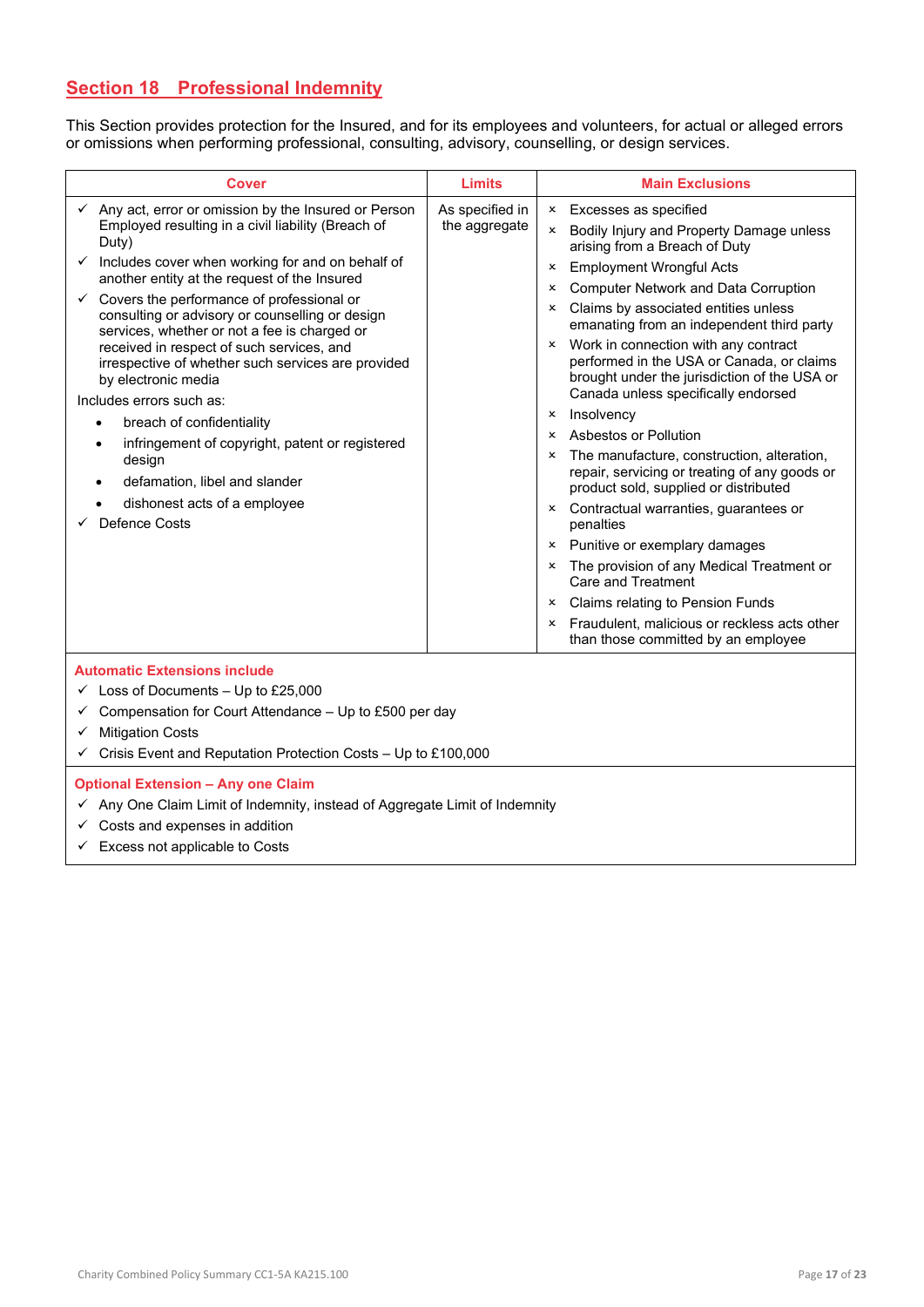## **Section 19 Cyber and Property Damage Loss Recovery**

This Section provides a claims management service following damage or destruction to physical property, and/or a range of expert IT, legal and public relations services and indemnities following a cyber-attack or data breach.

**Important Note** - This cover is only available to organisations with an annual income of less than £5,000,000

|   | <b>Cyber Loss Recovery</b>                                                                                                                           | <b>Limits</b>     | <b>Main Exclusions</b>                                                                                                   |
|---|------------------------------------------------------------------------------------------------------------------------------------------------------|-------------------|--------------------------------------------------------------------------------------------------------------------------|
| ✓ | A "first response" initial assessment of the risk and<br>provision of advice on immediate action to take.                                            | As Specified      | Incidents not notified to insurers within<br>×<br>12 hours of discovery                                                  |
| ✓ | Advice to ensure that you comply with notification<br>requirements under Data Security Law                                                           |                   | Data breaches incurred outside of the<br>×<br>UK.                                                                        |
|   | Legal, forensic investigation and expert IT advice<br>provided with the defence of a claim against you for<br>liability arising out of a data breach |                   | Fraudulent or deliberate acts of<br>x<br>Directors or Officers                                                           |
|   | Expert Public Relations PR advice and assistance                                                                                                     |                   |                                                                                                                          |
| ✓ | Legal, forensic investigation and expert IT advice as<br>a result of a regulatory investigation arising out of a<br>covered Data Breach              |                   |                                                                                                                          |
|   | Assistance with the restoration of email systems,<br>online services and other IT software systems<br>following an intrusion or data breach.         |                   |                                                                                                                          |
| ✓ | Payment for damages and related costs awarded<br>against you following a claim for which you are<br>legally liable                                   |                   |                                                                                                                          |
|   | Compensation awarded against you by a Regulator<br>following a regulatory investigation                                                              |                   |                                                                                                                          |
|   | Where insurable, fines, financial penalties or punitive<br>awards following a data breach from failure to<br>comply with Data Security law;          |                   |                                                                                                                          |
|   | Costs incurred for the provision of credit alert<br>services to data subjects for a period of 12 months<br>immediately following a data breach.      |                   |                                                                                                                          |
|   | <b>Property Damage Loss Recovery</b>                                                                                                                 | <b>Limits</b>     | <b>Main Exclusions</b>                                                                                                   |
|   | Loss Recovery Insurance provides you with the<br>services of an expert loss adjuster, who will:                                                      | Not<br>applicable | x Claims under than £5,000 or the policy<br>excess or uninsured losses                                                   |
|   | $\checkmark$ Provide personal attendance and ascertain the extent<br>of the loss or damage and to liaise with the insurers;                          |                   | Claims in respect of<br>x personal property or injury, liability, marine,                                                |
|   | $\checkmark$ Prepare itemised claims schedules                                                                                                       |                   | aviation, motor, personal property                                                                                       |
|   | $\checkmark$ Advising as to the appointment of engineers,<br>surveyors, architects, contractors or tradesmen and<br>the liaison with them            |                   | subsidence, landslip or heave claims<br>$\mathsf{x}$<br>losses incurred outside of the United<br>$\mathsf{x}$<br>Kingdom |
|   | $\checkmark$ Prepare schedules of increased costs incurred by<br>you and any business interruption loss                                              |                   |                                                                                                                          |
|   | $\checkmark$ Arrange interim payments from your insurers where<br>necessary;                                                                         |                   |                                                                                                                          |
|   | $\checkmark$ Negotiating settlement on your behalf with your<br>insurers or their appointed Loss Adjusters                                           |                   |                                                                                                                          |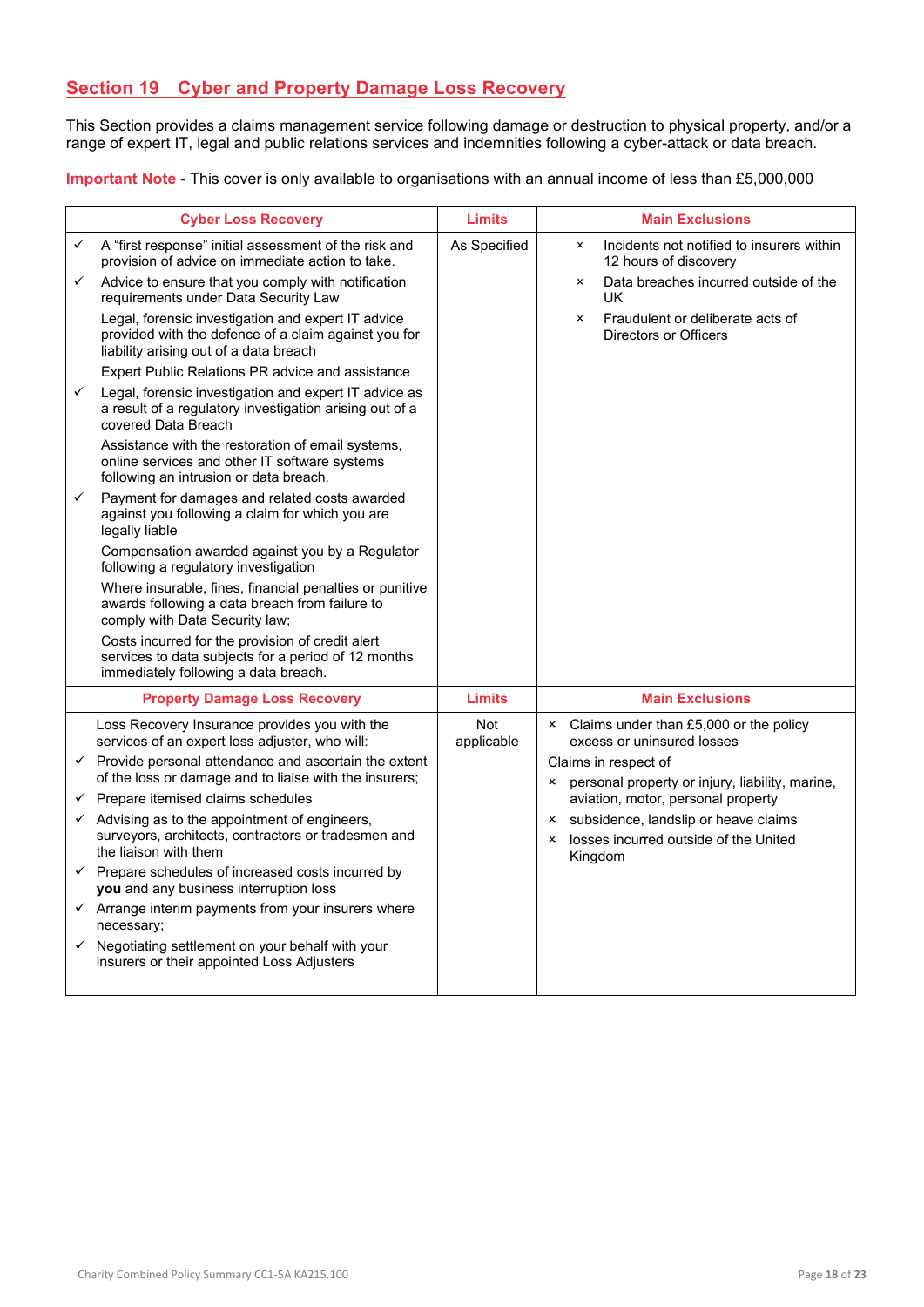# **Section 20 Business Travel**

This Section cover for insured persons travelling within and outside of the UK for business activities

| Cover                                                                                                                                                                                                                                                                                                                    | <b>Limits</b>                                                                                                  | <b>Main Exclusions</b>                                                                                                                                                                                                                                                                                                                  |
|--------------------------------------------------------------------------------------------------------------------------------------------------------------------------------------------------------------------------------------------------------------------------------------------------------------------------|----------------------------------------------------------------------------------------------------------------|-----------------------------------------------------------------------------------------------------------------------------------------------------------------------------------------------------------------------------------------------------------------------------------------------------------------------------------------|
| <b>Medical and Emergency Travel Expenses</b><br>✓<br><b>Medical Expenses</b><br>Repatriation<br>✓<br><b>Emergency Medical Evacuation</b><br>✓<br><b>Continuing Medical Charges</b><br>✓<br>Foreign Coma Benefit<br>✓<br><b>Funeral Expenses</b><br>✓<br><b>Hospital Expenses</b><br>✓<br>Search and Rescue Expenses<br>✓ | Unlimited<br>Unlimited<br>Unlimited<br>£50,000<br>£50 per day<br>Up to £10,000<br>£50 per day<br>Up to £25,000 | x Trips specifically to receive medical<br>treatment<br>x Travelling against medical advice<br>Medical expenses incurred on a journey<br>×<br>within the country of residence<br>Expenses incurred after 12 months of<br>×<br>treatment                                                                                                 |
| <b>Personal Belongings</b><br>Loss of or damage to personal belongings<br>✓<br><b>Temporary Loss</b><br>✓<br><b>Business Equipment</b><br>✓<br>Loss of Keys<br>✓                                                                                                                                                         | Up to £5,000<br>Max any one<br>item £1,000<br>Up to £2,000<br>Up to £3,000<br>Up to £500                       | Fragile or brittle items<br>×<br>Wear and tear<br>x<br>Money<br>×<br>Confiscation by authorities<br>×<br>Losses not reported to the police<br>×<br>Loss from vehicles unless locked and out<br>$\boldsymbol{\mathsf{x}}$<br>of sight                                                                                                    |
| Money<br>✓<br>Loss of or theft of Money<br><b>Fraudulent use of Credit Cards</b><br>✓<br>✓<br>Lost or damaged documents<br><b>Theft of Documents</b><br>✓<br><b>Cancellation Curtailment or Change of Itinerary</b><br>Cancellation<br>✓<br>Curtailment<br>✓<br>Replacement<br>✓                                         | Up to £5,000<br>Up to £3,000<br>Up to £1,500<br>Up to £1,000<br>Up to £5,000<br>to a max of<br>£50,000 per     | Losses not reported to the police<br>$\mathsf{x}$<br>Credit card fraud where terms and<br>$\mathsf{x}$<br>conditions not complied with<br>x Loss from vehicles unless locked and out<br>of sight<br>Travelling against medical advice<br>x<br>Disinclination to travel<br>x<br><b>Financial failures</b><br>x<br>Government action<br>x |
| Change of Itinerary<br>✓<br><b>Travel Delay</b><br><b>Travel Delay</b>                                                                                                                                                                                                                                                   | period of<br>insurance<br>£50 per 4 hour<br>delay                                                              | Foreseeable actions or circumstances<br>×<br>x Failure of the insured person to check in<br>or confirm booking, or accept alternative<br>travel offering<br><b>×</b> Foreseeable actions or circumstances                                                                                                                               |
| <b>Missed Departure</b><br>✓<br>Missed departure due to breakdown or accident of<br>transportation                                                                                                                                                                                                                       | Up to £1,000                                                                                                   | <b>x</b> Failure of the insured person to take<br>reasonable steps to meet departure<br>x Failure to provide substantiation of<br>accident or breakdown                                                                                                                                                                                 |
| Hijack, Kidnap or Ransom<br>Insure person subject to Hijack or Kidnap<br>✓<br><b>Security Consultants fees</b><br>✓<br>Life Threatening Situation Expenses<br>✓                                                                                                                                                          | £300 per day<br>to a max of<br>£25,000<br>£250,000<br>Up to £10,000                                            | Relating the criminal conduct of the<br>×<br>Insured Person<br>x Travel in Afghanistan, Colombia, Mexico,<br>Nigeria, the Philippines, Venezuela or<br>locations advised against by security<br>consultants<br>× Occurring within the UK or the Insured<br>Person's country of residence                                                |
| <b>Personal Liability</b><br>Personal liability of Insured Persons for causing<br>✓<br>injury to others or damage to their property                                                                                                                                                                                      | £2,000,000                                                                                                     | Injury to employees<br>×<br>Deliberate or malicious acts<br>×<br>Whilst using a motorised vehicle<br>x<br>Transmission of disease<br>x<br>Punitive or exemplary damages<br>×                                                                                                                                                            |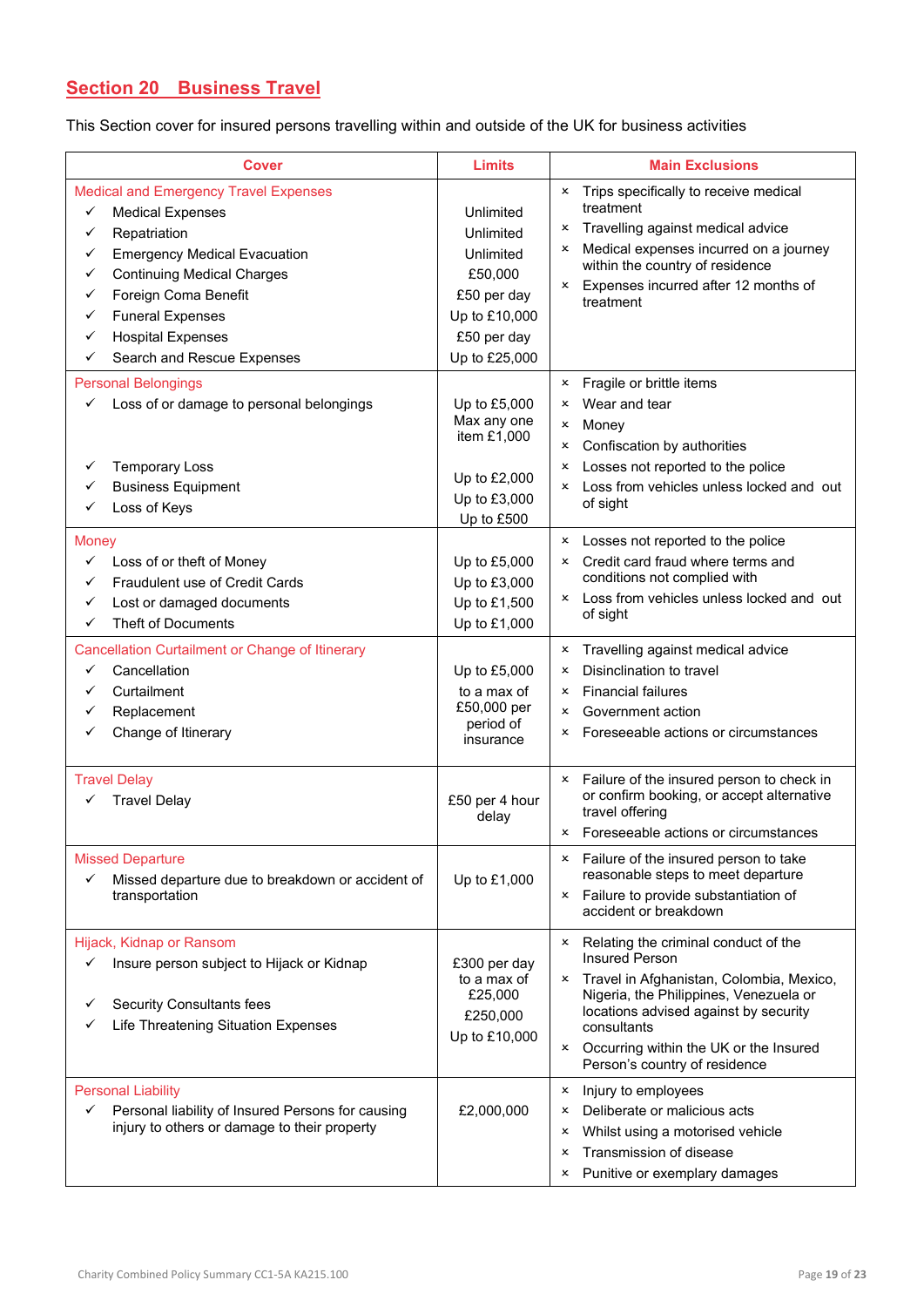|              | <b>Legal Expenses</b><br>Costs to pursue a civil claim resulting from an<br>incident, for which the Insured Person is not at fault<br>which causes the death of or personal injury to an<br>Insured Person. | £50,000 | $\boldsymbol{\mathsf{x}}$<br>$\mathsf{x}$<br>x<br>×<br>x | Loss more specifically insured elsewhere<br>Deliberate or criminal acts<br>Whilst using a motorised vehicle<br>Transmission of disease<br>Claims against the tour operator, travel<br>agency, insurer, Insured Person or the<br>Insured |
|--------------|-------------------------------------------------------------------------------------------------------------------------------------------------------------------------------------------------------------|---------|----------------------------------------------------------|-----------------------------------------------------------------------------------------------------------------------------------------------------------------------------------------------------------------------------------------|
|              | <b>Exclusions applying to all sub-sections</b>                                                                                                                                                              |         |                                                          |                                                                                                                                                                                                                                         |
| ×            | War                                                                                                                                                                                                         |         |                                                          |                                                                                                                                                                                                                                         |
| x            | Aviation                                                                                                                                                                                                    |         |                                                          |                                                                                                                                                                                                                                         |
| x            | Service Personnel                                                                                                                                                                                           |         |                                                          |                                                                                                                                                                                                                                         |
| $\mathsf{x}$ | Self-Harm                                                                                                                                                                                                   |         |                                                          |                                                                                                                                                                                                                                         |
| x            | Criminal Acts                                                                                                                                                                                               |         |                                                          |                                                                                                                                                                                                                                         |
| x            | Insanity                                                                                                                                                                                                    |         |                                                          |                                                                                                                                                                                                                                         |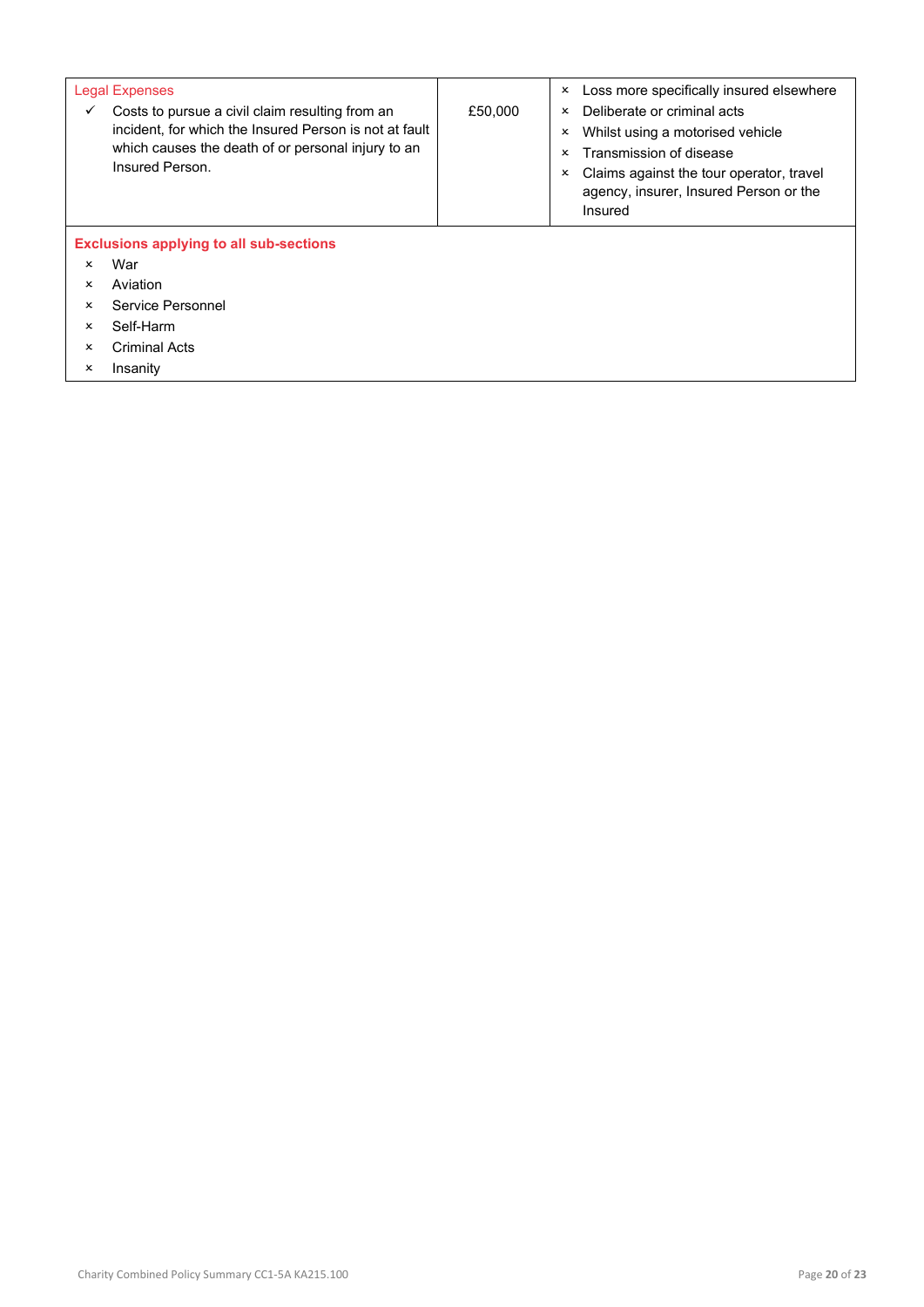## **Charity Combined** covers a broad range of events and activities that many standard commercial policies do not normally include.

## What kind of events and activities are covered and what do they mean?

- Events: activity in the community involving: up to **1000** attendees at any one time:<br>a. conferences, seminars, meetings,
	- a. conferences, seminars, meetings, and exhibitions
	- b. stalls, fetes, fairs, and other sales, fundraising and social events including but not limited to barbecues, bazaars, bingo evenings, car boot sales, card games (non-gambling), charity auctions, coffee mornings, concerts (excluding rock concerts), conferences, craft fairs, dances, dinners, exhibitions, fetes, film shows, flower and other similar horticultural shows, fun days, garden parties, jumble sales, outings / excursions, quiz evenings, raffles, sponsored walks, themed parties, and treasure hunts (excluding use of motorised vehicles)
	- c. clubs and societies including garden, rambling and walking clubs
	- d. community projects provided that they do not involve manual activity other than the erecting, running and dismantling of related stalls, props, exhibits and equipment
- **[Light Manual](http://caseselect.taliscontest.co.uk/appendixA.html#light) activities:** activity of a light manual nature not involving:
	- a. work requiring any special permit or licence, such as work on electrical circuits or gas equipment
	- b. work at heights greater than 3m above ground or floor level, or excavation below ground or floor level
	- c. use of mechanical or electrical plant, tools or equipment other than light electrical handyman and gardening tools and electric or petroldriven lawn mowers<br>d. building, construc
	- construction or environmental improvement work other than light landscaping, maintenance or decorating
	- e. competitive physical or sporting activity
- Volunteer Driving: driving people as a community service (e.g. to appointments, to go shopping, to visit a hospital and similar) and not for profit or reward other than expenses such as a mileage allowance
- Trips and Excursions: visits to licensed historic, cultural, educational, sporting and leisure sites and venues including activity centres, water parks and public swimming pools, theme parks, farms and zoological parks, botanical sites and gardens, theatres, cinemas, shops and restaurants. Also stays not exceeding 14 (fourteen) days in duration at hotels, hostels, and licensed residential centres and holiday parks.
- Help in the community including:
	- a. home visits including housework and preparation of food and beverage
	- b. collecting shopping, pensions, prescriptions and similar errands
	- c. dog walking (maximum 2 dogs per walker)
	- Pastoral Care and Advice
- Fundraising:
	- − advertising, canvassing or petitioning for funds, donations, goods, supplies or equipment by any Person Employed in connection with your organisation's Business
	- the raising of funds through Events lasting up to 48 hours
- Temporary Structures (including the erection, maintenance and dismantling of, stalls and exhibition stands)
	- light gazebo-style awnings, marquees or tents owned, borrowed or hired by your organisation measuring no more than 10 metres x 10 metres
	- flooring laid at ground-level owned, borrowed or hired by your organisation measuring no more than 10 metres x 10 metres
	- stalls, props, exhibits and equipment (including inflatable equipment not for use as inflatable play equipment)
	- But excluding:
	- stages and platforms greater than 24 inches from ground level
	- spectator stands other than arranged seating set out at ground level

For more information regarding definitions and excluded activities please refer to the Policy wording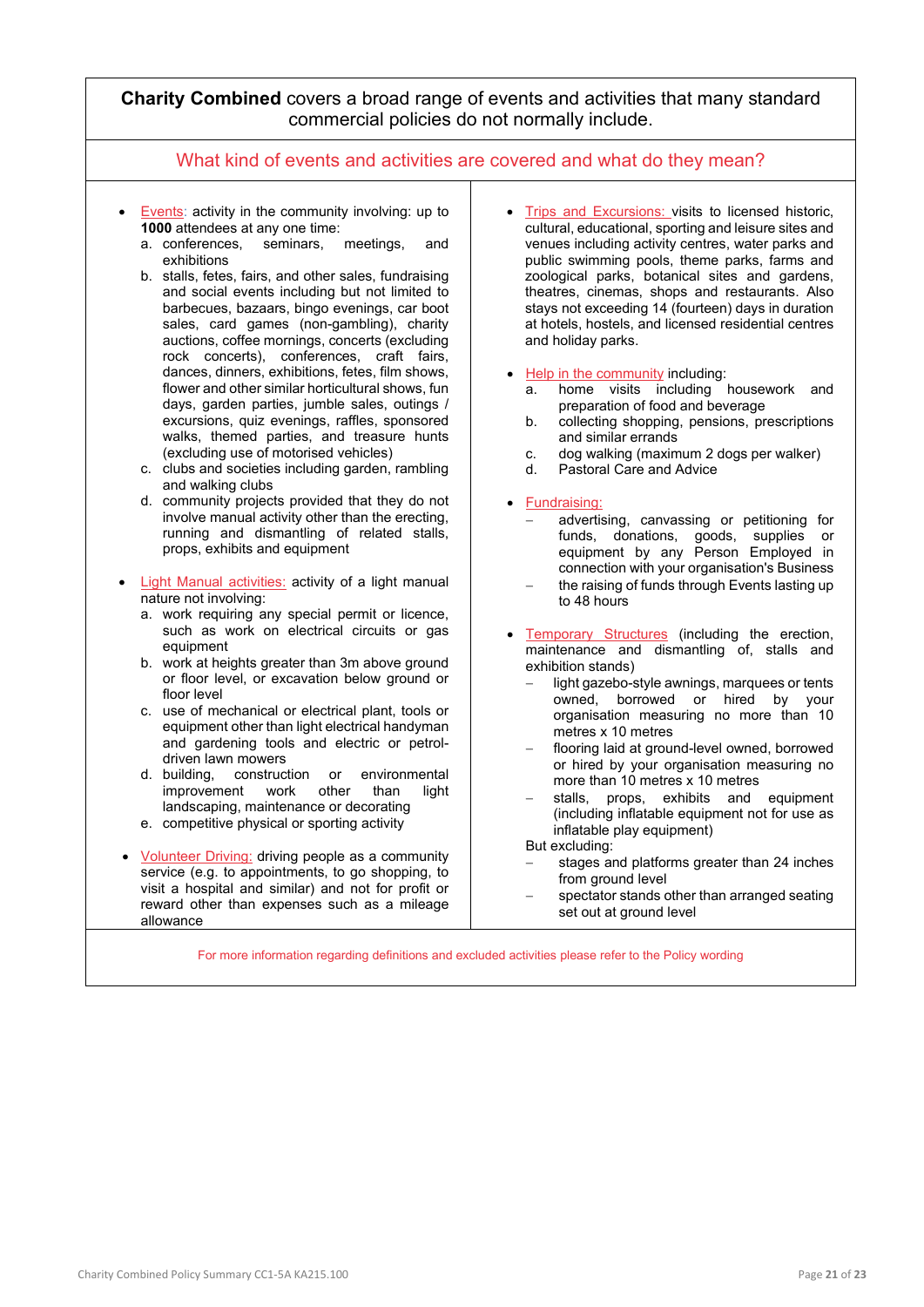If your income is less than £250,000 per year, Charity Select packages are available. Select Packages include the covers and options :

| Choose your cover from one of three<br>packages: | <b>Select Liability</b> | Select 10          | Select 20   |
|--------------------------------------------------|-------------------------|--------------------|-------------|
| <b>Standard Cover</b>                            |                         |                    |             |
| Employer's Liability                             | £10,000,000             | £10,000,000        | £10,000,000 |
| <b>Public &amp; Products Liability</b>           | £5,000,000              | £5,000,000         | £5,000,000  |
| Contents                                         | Not Insured             | £10,000            | £20,000     |
| Tenants Improvements                             | Not Insured             | £7,500             | £10,000     |
| <b>Computers and Office Equipment</b>            | Not Insured             | £7,500             | £12,500     |
| Equipment Breakdown                              | Not Insured             | Included           | Included    |
| Stock in Trade                                   | Not Insured             | £1,000             | £2,500      |
| Rent Payable - 12 Months                         | Not Insured             | £12,000            | £18,000     |
| <b>Specified Business Equipment</b>              | Not Insured             | £2,500             | £5,000      |
| Business Interruption - Added Expenditure        | Not Insured             | £25,000            | £25,000     |
| Business Interruption - Loss of Income           | Not Insured             | £25,000<br>£25,000 |             |
|                                                  |                         |                    |             |
| Money and Personal Accident Assault              | Not Insured             | Included           | Included    |
| Goods In Transit                                 | Not Insured             | Included           | Included    |

## **Choose additional options**

| Terrorism                                       | Not Available                                                                       | Optional | Optional                            |
|-------------------------------------------------|-------------------------------------------------------------------------------------|----------|-------------------------------------|
| Legal Expenses                                  | Sum Insured £50,000 per claim / £500,000 in the Aggregate                           |          |                                     |
| Group Personal Accident                         | £10,000 Capital Sums / £100 Weekly Sums and as per Policy                           |          |                                     |
| Trustee Indemnity / D&O                         | Minimum Sum Insured £100,000 – options up to £1,000,000                             |          |                                     |
| <b>Employment Practices Liability</b>           | Optional – Min. Sum Insured £100,000 as a combined Limit with Trustee Indemnity     |          |                                     |
| <b>Fidelity Guarantee</b>                       | Optional – Min. Sum Insured £100,000 as a combined Limit with Trustee Indemnity     |          |                                     |
| Professional Indemnity                          | Optional - Min. Sum Insured £100,000, or as a combined Limit with Trustee Indemnity |          |                                     |
| Loss of Licence                                 | Not Available                                                                       |          | Optional - Min. Sum Insured £50,000 |
| Motor Excess & No Claims Discount<br>Protection | Loss of Excess £250 / Loss of No Claims Discount £500 / Aggregate £5,000            |          |                                     |